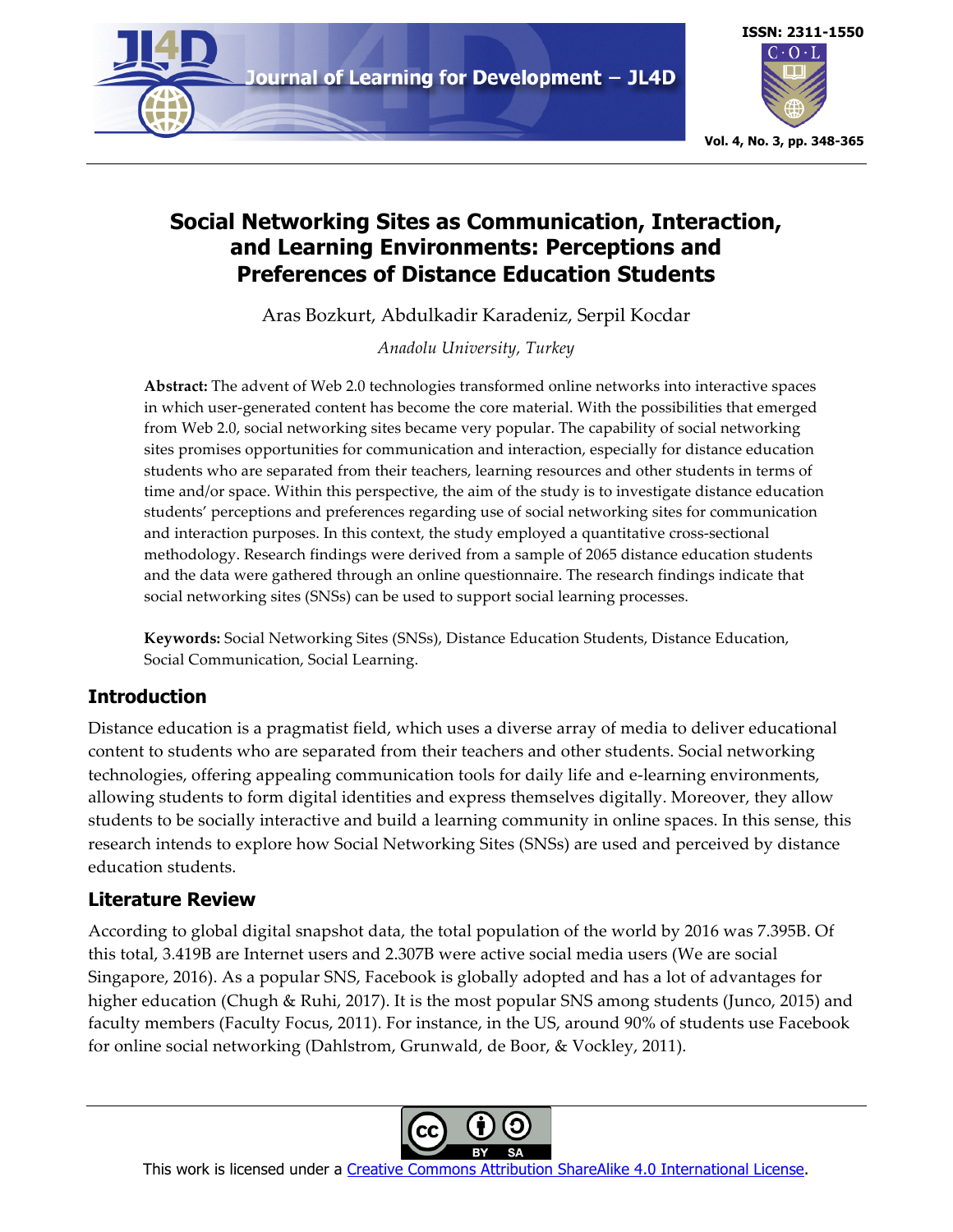The emergence, growth and use of SNSs are rising not only among the general population but also among higher education students (Boyd and Ellison, 2007). Andrews, Tynan and Backstrom (2012) claim that some distance education students are actively and deliberately using popular, noninstitutional social media tools to augment and improve their learning experiences. For instance, Özmen and Atıcı (2014) found that distance education students have positive attitudes towards the use of social networking sites, which positively affected the quality of communication between instructors and students. Callaghan and Fribbance (2016) examined Facebook at Open University of UK and found that Facebook can be used to build a community for distance education students. Additionally, a great many instructors and institutions of higher education have started to combine distance education delivery with SNSs (Brady, Holcomb, & Smith, 2010; Ractham, & Firpo, 2011; Roblyer, McDaniel, Webb, Herman, & Witty, 2010; Tess, 2013).

Distance education is generally offered to students through learning management systems (LMSs) in which instruction is delivered in a structured manner (DeSchryver, Mishra, Koehleer, & Francis, 2009; Lee, & McLoughlin, 2010; West, Waddoups, & Graham, 2006); however, some research findings indicate that these platforms fail to fulfill the social experience which is a significant ingredient of learning (Brady et al, 2010; Lee & McLoughlin, 2010; Mazman & Usluel, 2010; Schroeder, Minocha, & Schneider, 2010; Whitworth, & Benson, 2010). Accordingly, as a social software, SNSs exist beyond traditional LMSs and potentially open up the learning environment to a public space. By using SNSs and similar Web 2.0 tools in the teaching and learning processes, academic content, discussions and other interactions no longer live in the safe, structured and controlled world of academia, and they become accessible in online social environments (Rodriguez, 2011). Recent literature indicates that, as a very intensive and collaborative environment in nature, Facebook can be used as an alternative to an LMS (Maleko, Nandi, Hamilton, D'Souza, & Harland, 2013; Wang et al., 2011) with some major advantages over traditional LMSs in promoting collaborative and active learning (Meishar-Tal, Kurtz, & Pieterse, 2012).

SNSs also support formation of virtual communities of practice and enable students to connect, communicate, interact and collaborate on online networks (McCann, 2009). Additionally, SNSs provide students with the social communication tools that allow for freedom, flexibility, fluidity and digital identity in learning processes (Brady et al., 2010; Lee, & McLoughlin, 2010; Webb, 2009). The ability to create a digital identity in SNSs is important because digital identity formation makes learners visible to other learners and increases a sense of social presence; in other words, it makes networked learning experiences more human, which is essential to increasing interaction in social learning (Bozkurt, & Tu, 2016). Besides, students can share and communicate with each other in their personal learning environments, which facilitate the building of personal understanding and interest toward learning (Li, Ganeshan, & Xu, 2012). SNSs, as communication and interaction platforms in educational settings, may further support students in building social connections by exploiting the immediacy and intimacy features of SNSs (Wheeler, Yeomans, & Wheeler, 2008; Dron, & Anderson, 2009; Greenhow, 2011).

A systematic review by Manca and Ranieri, (2016a) demonstrated that Facebook is used for discussion and peer learning/assessment, content development, content delivery, sharing resources, and support self-organised learning. Another systematic review also highlighted that Facebook has an advantage in terms of increased teacher-student and student-student interaction, improved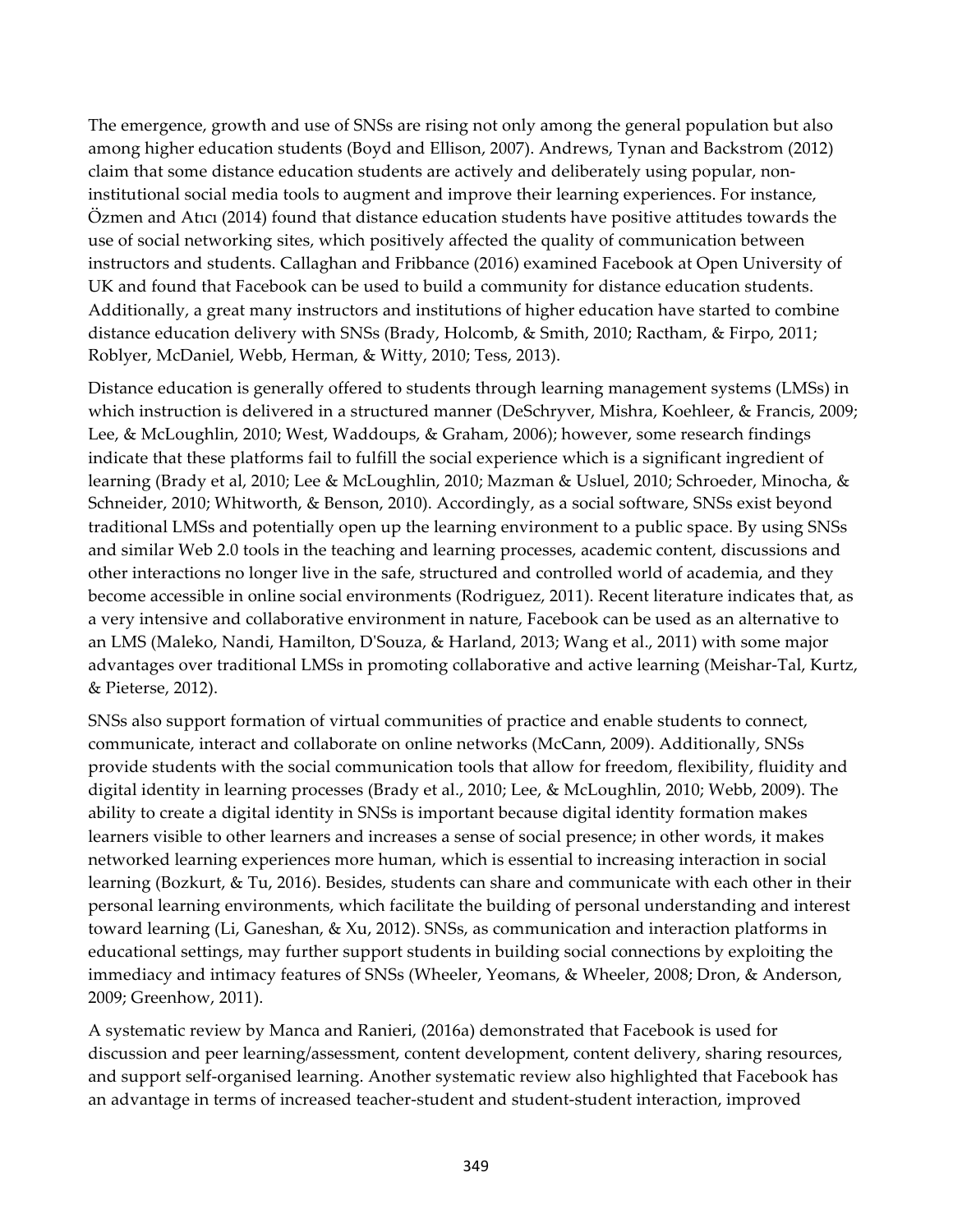performance, and provides the convenience of learning and higher engagement (Chugh, & Ruhi, 2017). The literature on SNS and education reports many other advantages of using Facebook in higher education. SNSs can be used for informal learning (Pimmer, Linxen, & Gröhbiel, 2012) and peer support (Garcia, Elbeltagi, Dungay, & Hardaker, 2015). As an educational tool that enhances teaching and learning (Bicen, & Uzunboylu, 2013; O'neil, & Wels, 2016), SNSs can be used as an additional social space in educational processes such as MOOCs (Liu, McKelroy, Kang, Harron, & Liu, 2016), and serves as a third space between social life and schoolwork (Aaen, & Dalsgaard, 2016). In addition to these advantages, it is reported that SNS has an impact on learning outcomes of university students (Khan, Kend, & Robertson, 2016) and academic performances (Lambić, 2016).

# **Research Objectives**

The SNS trend is a relatively new and widely accepted phenomenom. While many studies have reported the positive outcomes of using SNSs in higher education (Manca, & Ranieri, 2016b; Rodríguez-Hoyos, Haya Salmon, & Fernandez-Díaz, 2015) their use for academic and learning purposes is still rather limited and they are mainly used for administrative purposes rather than for pedagogical ones (Rap, & Blonder, 2017). Therefore, there is a need to study the acceptance and use of SNS in education in general (Bosch, 2009) and distance education in particular. In this regard, this study intends to contribute to the related literature by providing the perspectives of distance education learners. Literature shows that Facebook is the most popular SNS used in higher education (Dahlstrom, Grunwald, de Boor, & Vockley, 2011; Junco, 2015) and mobile technologies that promise ubiquitous learning (Gaskell, & Mills, 2010) are the preferred mode of access. However, existing literature generally focuses on using these hard and soft technologies in face-to-face education. This study was designed to gather evidence of the current adaptation of SNSs by distance education students and explore the potential of SNSs for delivering teaching and learning in distance education. On these grounds, the purpose of the study is to identify distance education students' SNS usage preferences for communication and interaction purposes. The study addressed the following research questions:

- How do distance education students access SNSs?
- How long have distance education students been using SNSs?
- What is the approximate frequency of using SNSs?
- What are the most popular SNSs used for distance education?
- Why do distance education students use SNSs?
- Why don't distance education students use SNSs?
- How do SNSs affect distance education students' communication patterns?
- What is the degree of distance education students' interaction on SNSs?
- How do communication patterns and degree of interaction correlate?

# **Methodology**

This section of the study presents research design, sampling, data collecting, analysis, strengths and limitations of the study.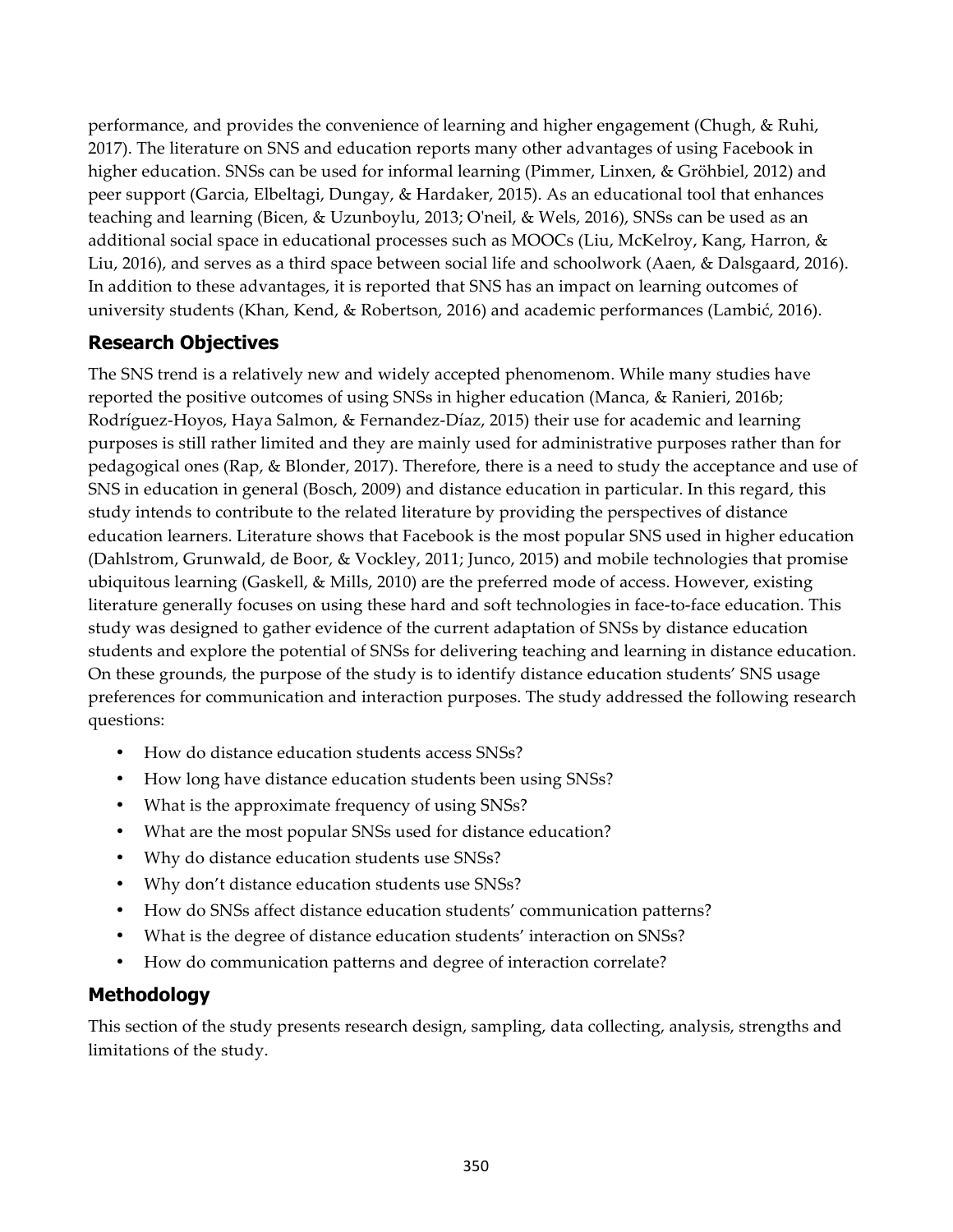## **Research Design**

For the purposes of the study, a quantitative cross-sectional survey research design was used. In a cross-sectional study, researchers conduct a survey and collect data at one point in time from a sample or from an entire population of individuals in order to identify their attitudes, beliefs, opinions, behaviors, practices or characteristics (Creswell, 2012).

## **Sampling**

The participants in this research were 2065 students who attend distance education programmes at a public distance education university in Turkey. The margin of error for the sampling is 2.15% with a confidence level of 95%.

## **Research Context**

The research was conducted at Anadolu University, which is a dual-mode, public university located in Eskişehir, Turkey. Founded in 1958, it started to deliver distance education in 1982. By 2017, there were 30,565 students in traditional face-to-face programmes and 2,724,650 students in distance education programmes (Anadolu University, n.d). With massive number of students, it is called a "mega university" (Daniel, 1998). By 2017, in terms of student enrollment, Anadolu University is the largest university in Europe and the second largest in the world (Times Higher Education, 2017; WorldAtlas, 2017).

The university benefits from many educational technologies to deliver distance education programmes. The core learning materials are printed and digital books and a learning management system is used as a learning environment. In addition, Facebook is used as an additional learner support system in which there are more than 200K subscribers. Though it is not part of the official curriculum, there are some experimental uses of Facebook and other online SNSs to deliver distance education as a part of the academic and student support services.

# **Data Collection Procedure and Analysis**

The data were collected through an online questionnaire, which was delivered through the Student Portal. Online questionnaire items were derived from the need to explore distance learners' perception on SNSs and their potential for pedagogic purposes in distance education. Participation was voluntary and a consent form was attached to the first page of the questionnaire. Questionnaire items were provided to those who agree to take part in this research.

The first item of the questionnaire was a filtering question. In the filtering questionnaire item, participants were asked whether they use SNSs or not. Participants who reported that they used SNSs and those who reported that they didn't use SNSs were directed to different questionnaire items to collect detailed information regarding their preferences. At the end of the questionnaire, demographic data was collected. The data gathered were analysed by using descriptive and correlational statistical analysis. Following that, the findings of the study were discussed by comparing the results obtained with the results in the existing literature on Facebook and education.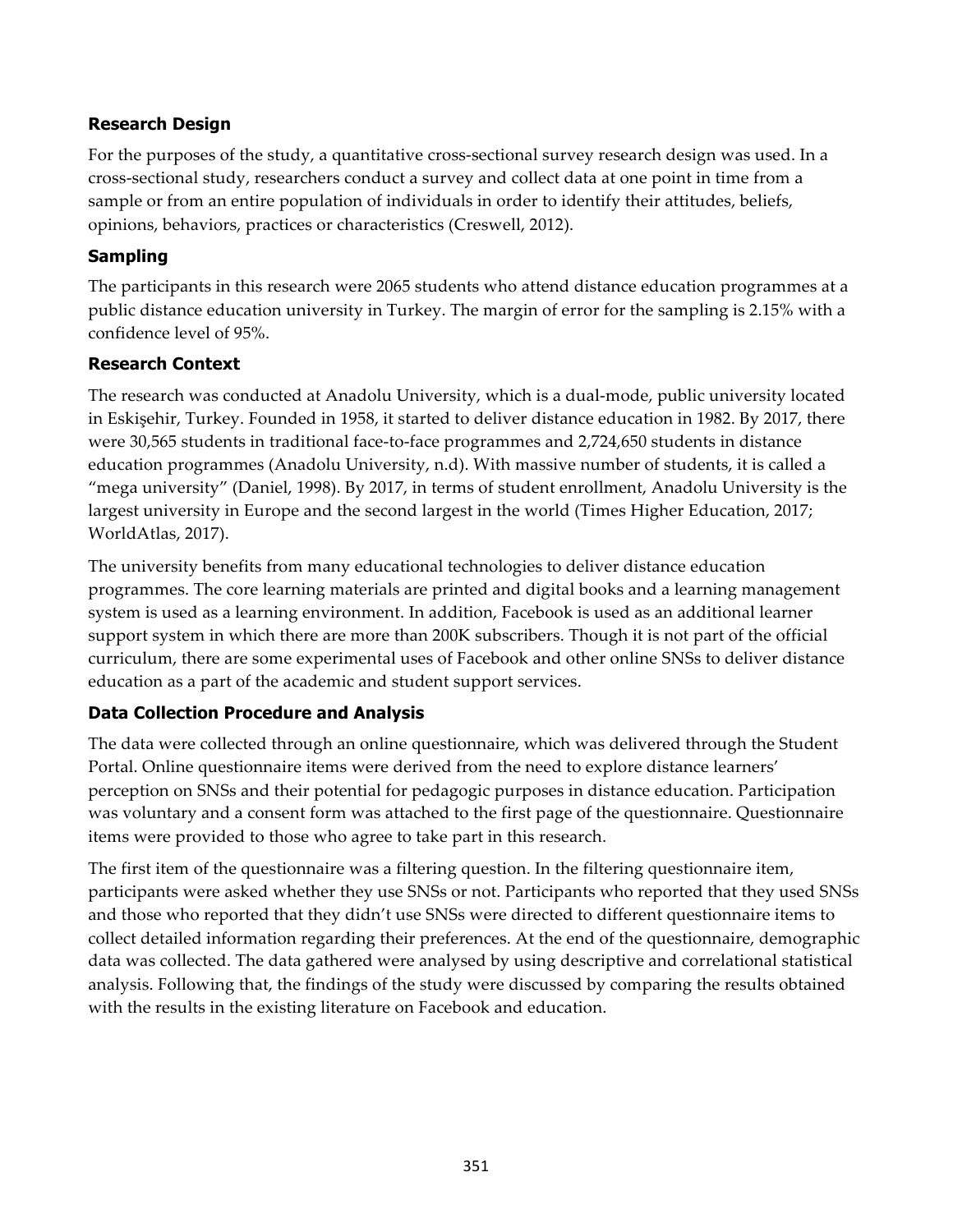## **Strengths and Limitations**

Being socially present is not limited to only offline worlds; it is also possible in online worlds. SNSs are one of the most important aspects of our lives, and they shape many dimensions of students. Better understanding of this phenomenon would assist future educational strategies, and distance education institutions for higher education should identify how SNSs are perceived, used and interpreted by distance education students. In this sense, this study attempts to give a response to this need by exploring the current state of SNSs usage by distance education students. For this purpose, the research provides data from one of the leading universities that provides distance education opportunities to students with a significant number of responses, which strengthens the findings of this research to generalise to a wider population.

In addition to the above-mentioned strengths, the study has some limitations as well. Though the sample size is considered robust enough to produce valid inferences from the research findings, distance education students' preferences and perceptions may change in different cultural contexts.

# **Findings and Discussions**

# **Who are the Participants?**

This section of the study presents participants' demographic information and the data of distance education students who used SNSs and those who did not. As shown in Table 1, 59.2% of the respondents are male and 40.8% are female. Nearly a quarter of the students are in the 23-26-year age range. In terms of occupational status, 65.1% of the students are employed, while 34.9% are unemployed. 87.9% of the students stated that they used SNSs while 12.1% of them said that they did not.

|                   | <b>Participants who used</b><br>$SNSs (n = 1815)$ |      |      | Participants who didn't<br>use SNSs ( $n = 250$ ) |     |      | <b>TOTAL</b><br>$(n = 2065)$ |      |      |
|-------------------|---------------------------------------------------|------|------|---------------------------------------------------|-----|------|------------------------------|------|------|
|                   | 87,9%                                             |      |      | 12,1%                                             |     |      | 100%                         |      |      |
|                   | Category                                          | F    | %    | Category                                          | F   | %    | Category                     | F    | %    |
| Gender            | Male                                              | 1069 | 58,9 | Male                                              | 154 | 61,6 | Male                         | 1223 | 59,2 |
|                   | Female                                            | 746  | 41,1 | Female                                            | 96  | 38,4 | Female                       | 842  | 40,8 |
| Age               | 18-22                                             | 317  | 17.5 | 18-22                                             | 38  | 15.2 | 18-22                        | 355  | 17.2 |
|                   | $23 - 26$                                         | 466  | 25.7 | $23 - 26$                                         | 53  | 21.2 | 23-26                        | 519  | 25.1 |
|                   | 27-30                                             | 306  | 16.9 | 27-30                                             | 45  | 18.0 | 27-30                        | 351  | 17   |
|                   | 31-34                                             | 206  | 11.3 | $31 - 34$                                         | 28  | 11.2 | $31 - 34$                    | 234  | 11.3 |
|                   | 35-38                                             | 220  | 12.1 | 35-38                                             | 25  | 10.0 | $35 - 38$                    | 245  | 11.9 |
|                   | 39-42                                             | 120  | 6.6  | 39-42                                             | 27  | 10.8 | 39-42                        | 147  | 7.1  |
|                   | $43+$                                             | 180  | 9.9  | $43+$                                             | 34  | 13.6 | $43+$                        | 214  | 10.4 |
| <b>Occupation</b> | Working                                           | 1184 | 62.5 | Working                                           | 161 | 64.4 | Working                      | 1345 | 65.1 |
|                   | Not<br>working                                    | 631  | 34.8 | <b>Not</b><br>working                             | 89  | 35.6 | Not working                  | 720  | 34.9 |

## **Table 1: Demographics of Distance Education Students.**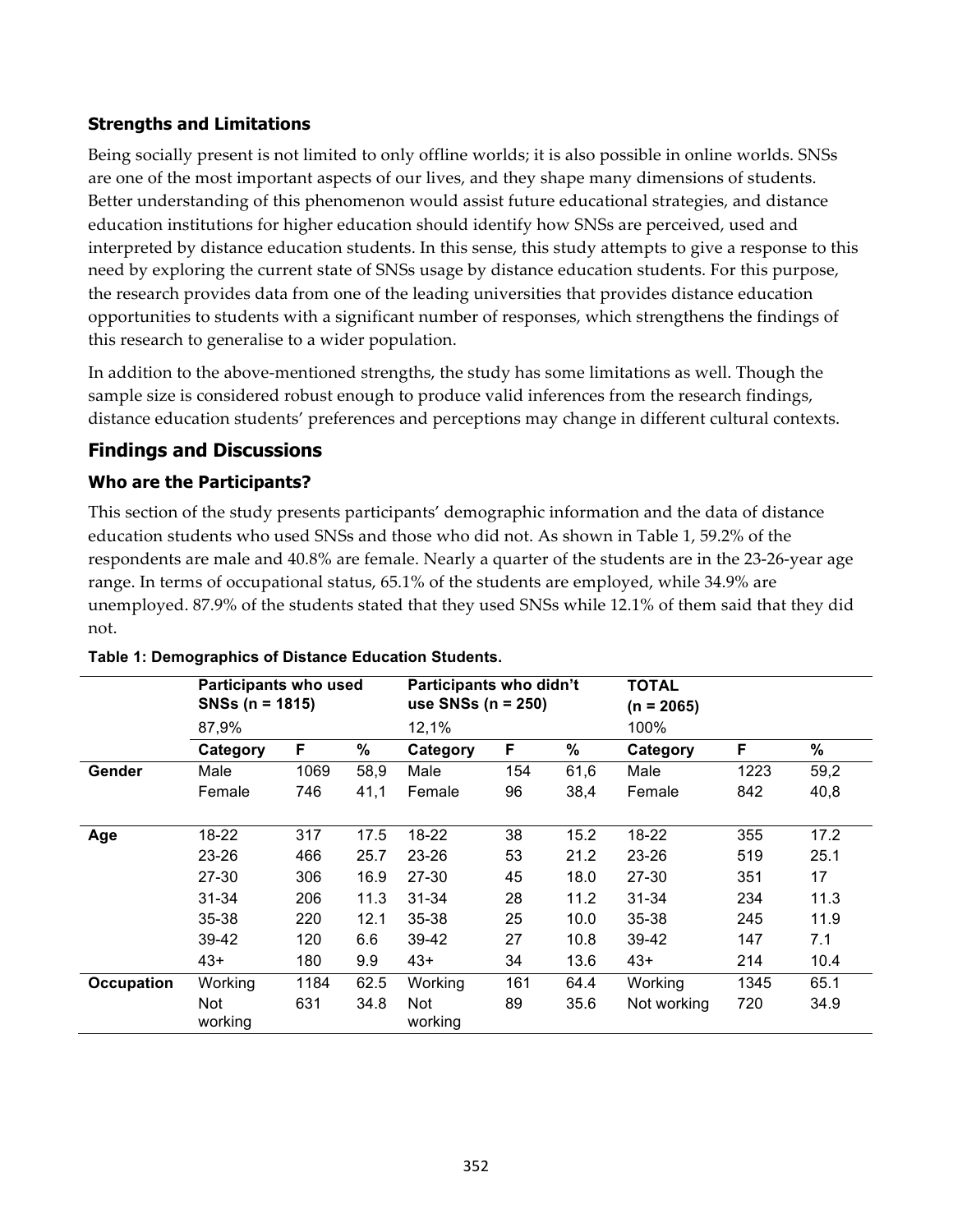### **How do distance education students access SNSs?**

As can be seen from Table 2, distance education students use smartphones, laptops, desktops, and tablet PCs, respectively, to access SNSs. A great majority of the students ( $N = 1456$ ) prefer smartphones, from usually to always, to access SNSs, which can be interpreted as Internet-connected, always-online devices are the basic means to access SNSs.

|                   | <b>Never</b> |      | <b>Rarely</b> |      | <b>Usually</b> |      | <b>Often</b> |      | <b>Always</b> |      |
|-------------------|--------------|------|---------------|------|----------------|------|--------------|------|---------------|------|
|                   |              | %    |               | %    |                | %    |              | %    |               | %    |
| <b>SmartPhone</b> | 98           | 5.4  | 161           | 8.9  | 330            | 18.2 | 455          | 25.1 | 771           | 42.5 |
| Laptop            | 301          | 16.6 | 444           | 24.5 | 339            | 18.7 | 347          | 19.1 | 384           | 21.2 |
| Desktop           | 599          | 33.0 | 419           | 23.1 | 287            | 15.8 | 241          | 13.3 | 269           | 14.8 |
| <b>Tablet PC</b>  | 796          | 43.9 | 571           | 31.5 | 146            | 8.0  | 157          | 8.7  | 145           | 8.0  |

| Table 2: Devices Used to Access SNSs. |
|---------------------------------------|
|---------------------------------------|

In terms of accessibility means, the results of this study demonstrate that distance education students usually prefer using mobile devices to connect to SNSs. This finding confirms Duggan and Brenner (2013) who reported that individuals are connecting to SNSs mostly through their mobile phones. Duggan (2015) further reported that 85% of adults are Internet users and 67% are smartphone users. This finding sparks some ideas regarding the future of distance education. The advent of the Internet and innovative technological tools created first e-learning, then m-learning and, finally, u-learning. Each learning approach has its own characteristics and u-learning emphasises that learning can exist or be everywhere at the same time; in other words, it is an omnipresent process. Therefore, it is clear that higher education institutions should revise their strategies for extensive mobile phone and SNS usage.

## **What is the approximate frequency of using social networking sites?**

The findings regarding the approximate frequency of using SNSs are salient in Table 3: 27.9% of the students connect to SNSs every hour, 58.7% of them a few times a day and 8.1% once a day.

| Table 3: Frequency of connecting to SNSs. |  |
|-------------------------------------------|--|
|-------------------------------------------|--|

|                   | <b>Frequency</b> | Percentage |
|-------------------|------------------|------------|
| Every hour        | 507              | 27.9       |
| A few times a day | 1066             | 58.7       |
| Once a day        | 147              | 8.1        |
| Twice a week      | 68               | 3.7        |
| Once a week       | 17               | 0.9        |
| Once a month      | 10               | 0.6        |

Distance education students are present on SNSs on a daily basis, and a great majority of them are experienced learners. These findings indicate that SNSs are an integral part of students' routine lives and students are present in online and offline worlds. Similarly, Li, Lai and Zhang (2015) reported the frequency of logging in on a daily basis is 94.8%. Bozkurt, Karadeniz and Okur (2015), who investigated post-graduate students' preferences regarding SNSs, reported that the frequency of logging in on a daily basis is 96%. Intimacy (Argyle, & Dean, 1965) and immediacy (Wiener, &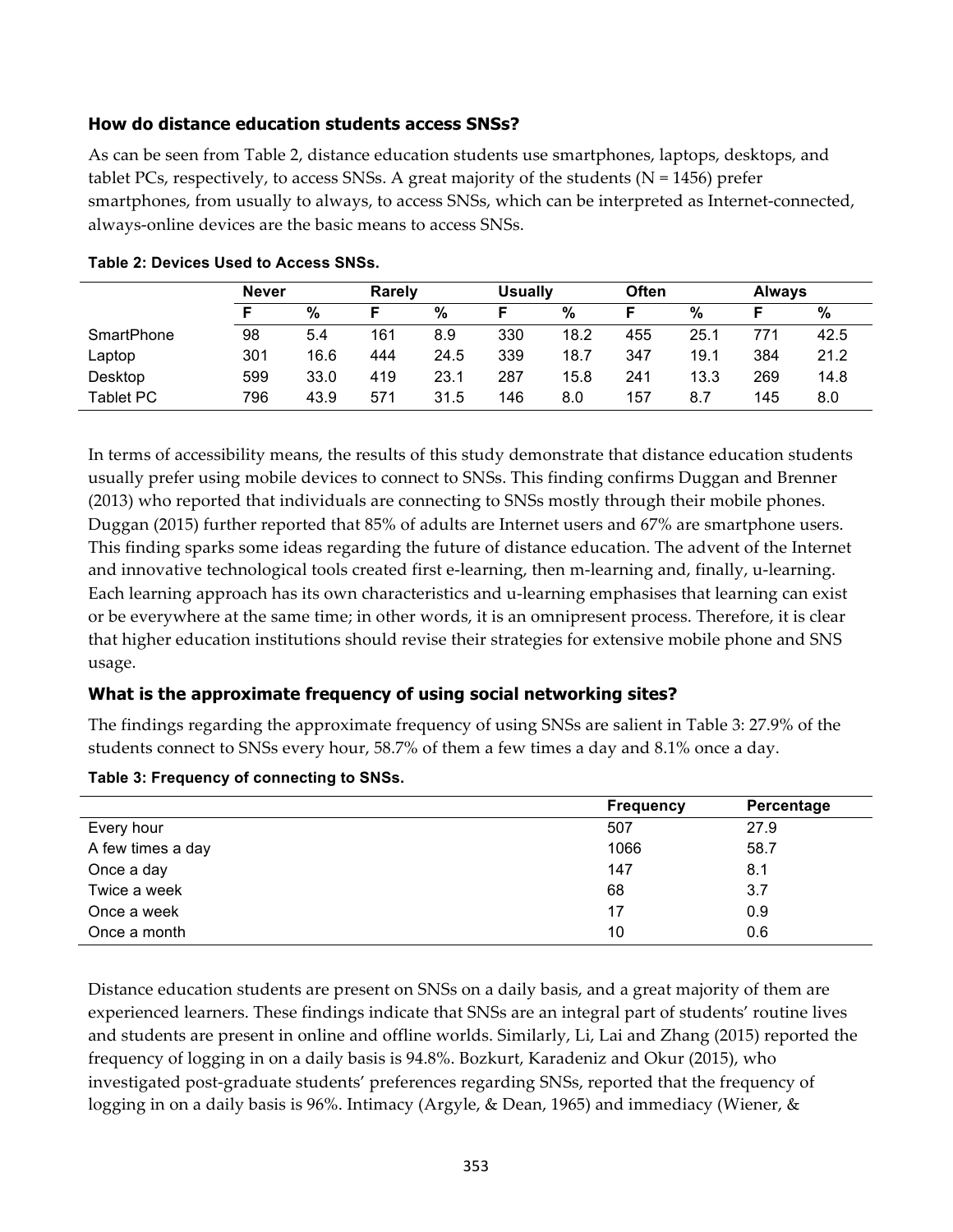Mehrabian, 1968) are two important dimensions of social presence (Short, Williams, & Christie, 1976). In their research, Bozkurt et al (2015) found that post-graduate students sustain their connectivity and are usually online, which indicates that SNSs support immediacy, an important dimension of social presence. The research findings confirm the results of Bozkurt et al (2015) and indicate that similar to post-graduate students, distance education students use SNSs for immediacy and SNSs are capable of influencing individuals' perceptions of social presence (Cheikh-Ammar, & Barki, 2016).

The findings also indicate that there is an excessive use of SNS (86.6%) among distance education students. In line with these numbers, Hormes, Kearns and Timko (2014) reported that, as a behavioral addiction, nearly 10% of students are addicted to SNSs. While this data proves the potential of SNSs in education and demonstrates that they have really penetrated into many aspects of individuals' lives, stemming from a series of factors (Kuss, & Griffiths, 2017) they can be also linked to a variety of impairments in psychosocial functioning, which requires great attention (Hormes, 2016).

## **How long have distance education students been using social networking sites?**

According to Table 4, 14.9% of the respondents have been using SNSs for 3-4 years and 77.8% of users have been using for more than 5 years which means that 92.7% of the students have at least 3 years experience with SNSs.

| Time span          | <b>Frequency</b> | Percentage |
|--------------------|------------------|------------|
| Less than 6 months | 29               | 1.6        |
| 6 months $-1$ year | 29               | 1.6        |
| $1 - 2$ years      | 75               | 4.1        |
| $3 - 4$ years      | 270              | 14.9       |
| More than 5 years  | 1412             | 77.8       |

### **Table 4: Time span of SNSs usage.**

This finding confirms results from both Li et al (2015) and Bozkurt et al (2015), who reported that many individuals are experienced SNS users and have integrated SNSs into their daily life. The length of SNS usage indicates some other important issues. First of all, distance education students are experienced SNS users. It can be further argued that their choices regarding the use of social and academic issues of SNSs are meaningful rather than incidental. Finally, it seems that SNSs are an important part of students' daily social lives, and it is clear that the lines between the physical and virtual social worlds are blurring, which exposes the potential of SNSs for academic purposes.

## **What are the most popular social networking sites?**

The participants were asked to report which of the SNSs they frequently use (Table 5). The students generally prefer Facebook, YouTube and Instagram. Facebook is the most popular SNS among students. It is also clear that distance education students use multiple platforms for social networking. Not surprisingly, several researchers reported similar results. For instance, Duggan (2015) reported that 72% of adult Internet users and 62% of the entire adult population in the US are using Facebook as their primary SNS.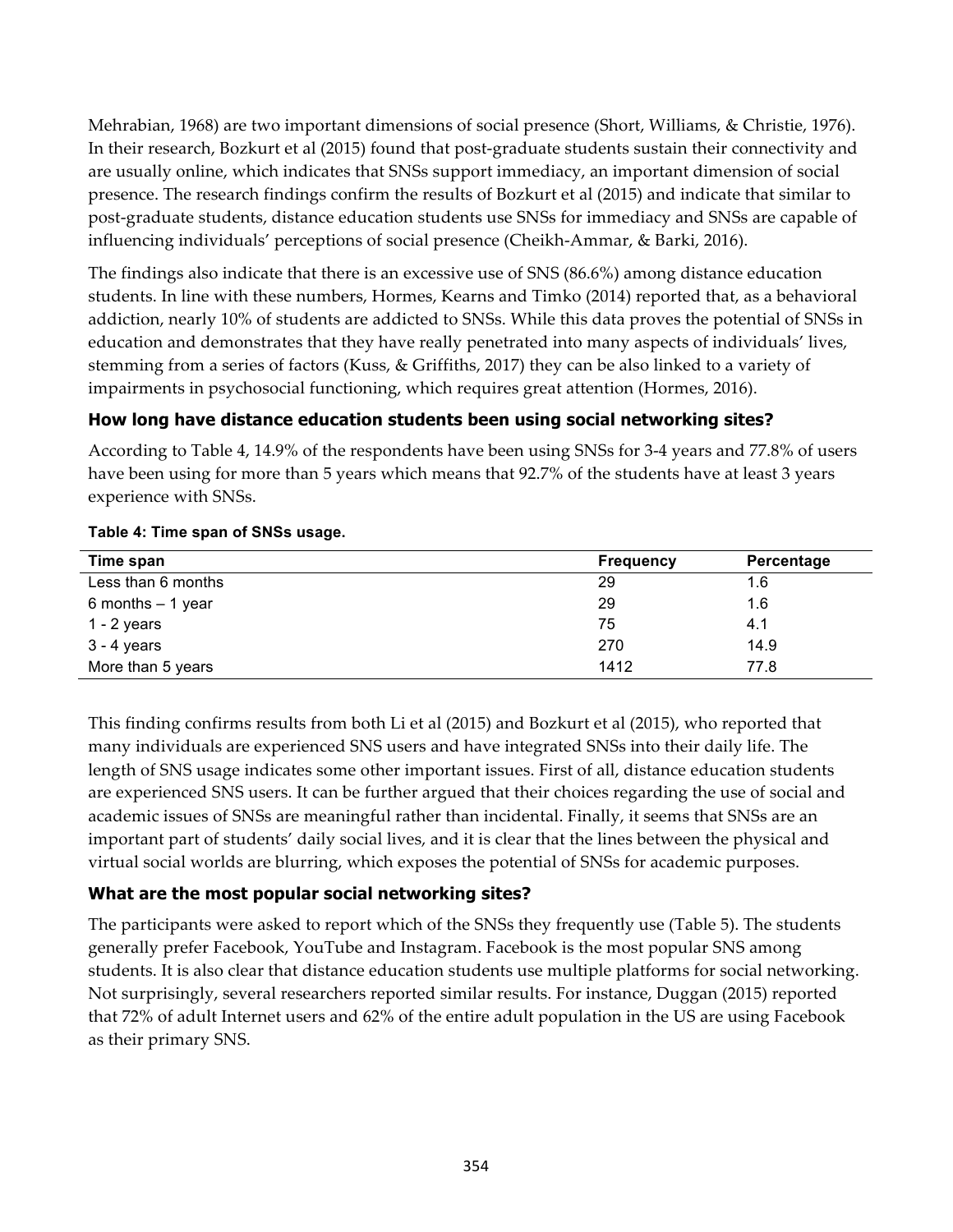|                  | <b>Never</b> |      | <b>Rarely</b> |      | <b>Usually</b> |      | Often |      | <b>Always</b> |      |
|------------------|--------------|------|---------------|------|----------------|------|-------|------|---------------|------|
|                  | F            | $\%$ | F.            | $\%$ | F              | %    | F     | $\%$ | F             | $\%$ |
| Facebook         | 168          | 9.3  | 250           | 13.8 | 455            | 25.1 | 405   | 22.3 | 537           | 29.6 |
| YouTube          | 119          | 6.6  | 235           | 12.9 | 493            | 27.2 | 443   | 24.4 | 525           | 28.9 |
| Instagram        | 600          | 33.1 | 332           | 18.3 | 285            | 15.7 | 255   | 14.0 | 343           | 18.9 |
| Twitter          | 706          | 38.9 | 570           | 31.4 | 200            | 11.0 | 161   | 8.9  | 178           | 9.8  |
| Google Plus      | 976          | 53.8 | 474           | 26.1 | 186            | 10.2 | 92    | 5.1  | 87            | 4.8  |
| Swarm            | 1295         | 71.3 | 225           | 12.4 | 109            | 6.0  | 78    | 4.3  | 108           | 6.0  |
| LinkedIn         | 1371         | 75.5 | 265           | 14.6 | 86             | 4.7  | 48    | 2.6  | 45            | 2.5  |
| Tumblr           | 1587         | 87.4 | 133           | 7.3  | 50             | 2.8  | 21    | 1.2  | 24            | 1.3  |
| Vine             | 1521         | 83.8 | 202           | 11.1 | 46             | 2.5  | 16    | 0.9  | 30            | 1.7  |
| <b>Pinterest</b> | 1566         | 86.3 | 130           | 7.2  | 48             | 2.6  | 33    | 1.8  | 38            | 2.1  |

**Table 5: The most popular SNSs among the distance education students.**

### **What is the value of SNSs in terms of learning?**

Table 6 shows distance education students' perspective of learning from SNSs. A considerable number of distance education students think that SNSs have a great potential as learning environments. When responses for "agree" and "completely agree" were collapsed into one response group, it was seen that SNSs increase students' interest in the courses when learning content is shared (49.5%), increase interaction (47.1%), have a positive effect on learning (46.2%), are an important tool for learning (44.2%), make learning engaging (43.6%), are convenient learning support environments (43.3%), are straightforward platforms for collaboration (42.5%), improve students' success (40.1%), increase students' motivation (36.3%), are an extension of real-life networking environments (34.4%), are convenient for students to express themselves freely (32.9%) and make students feel like they are a part of a learning community (24.4%).

The questionnaire item to examine value of SNSs in terms of learning revealed some interesting results. A considerable number of the students (40.4%) believe that SNSs can be beneficial for learning purposes. However, there is a significant number of students who are undecided on the use of SNSs (20.9%) and who have a negative attitude (33.7%) toward the use of SNSs. Similarly, other researches show a positive relationship between SNS use and student satisfaction and a sense of community and learning in higher education (Al-Mukhaini, Al-Qayoudhi, & Al-Badi, 2014; Duncan, & Barczyk, 2013; Kenney, Kumar, & Hart, 2013; Wang, Lin, Yu, & Wu, 2013). SNSs facilitate interaction and social relationships in a learning environment (Alloway, Horton, Alloway, & Dawson, 2013; Pempek, Yermolayeva, & Calvert, 2009). Findings of the study conducted by Veletsianos and Navarrete (2012) indicate that students supported one another in their learning and noted that they perceived their learning experience was enhanced by their interactions. Gregory, Gregory and Eddy (2014) found that students who actively participated in the Facebook group were more engaged in the course, more satisfied with the course, and performed better in the course than students who did not actively engage in the Facebook group.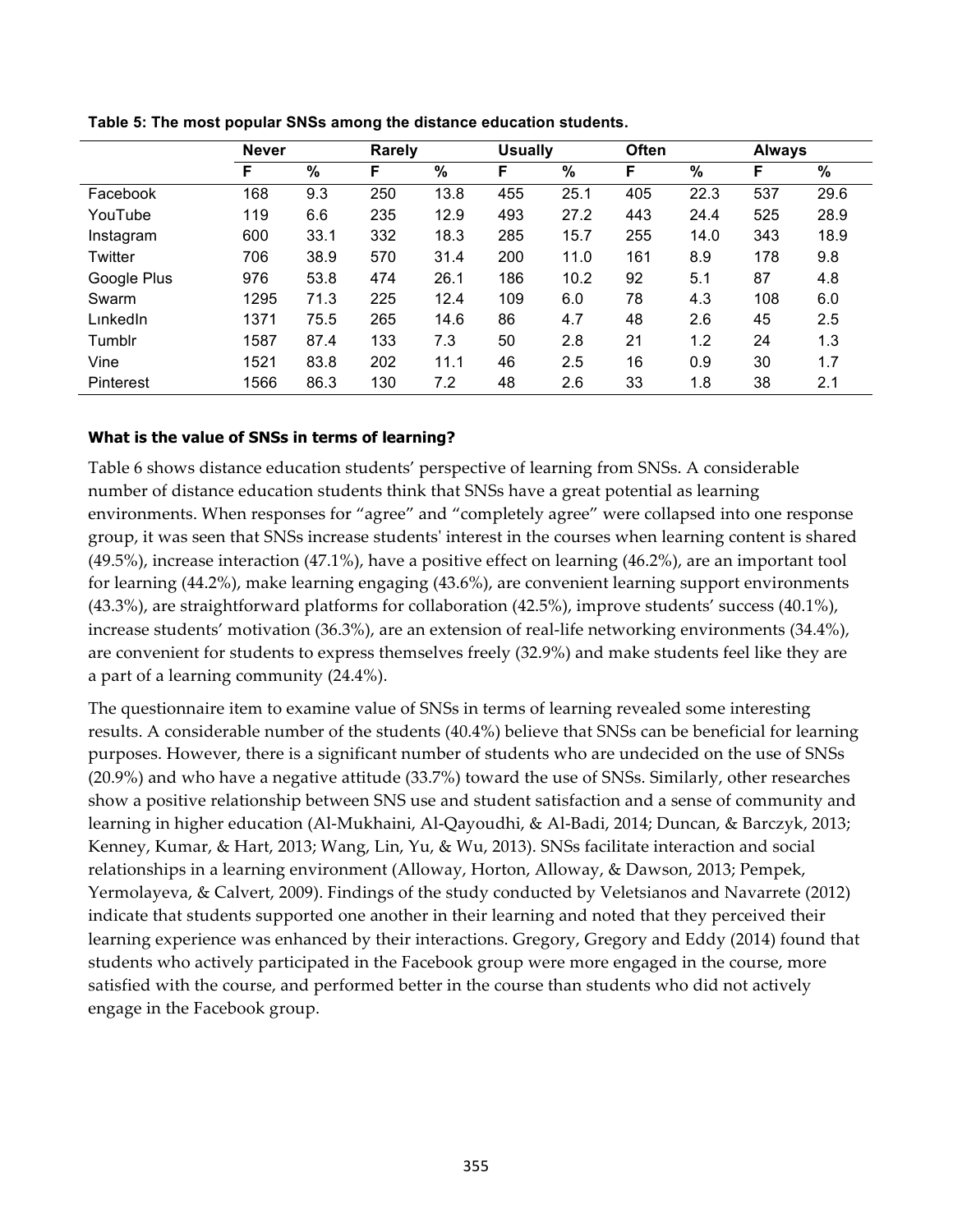#### **Table 6: Perceived value of SNS for learning.**

|                                                                                        | Completely<br>disagree |                          | Disagree |                          | agree<br>ŏ<br>Neither<br>agree<br>dis |                          | Agree |                          | Completely<br>agree |                          |
|----------------------------------------------------------------------------------------|------------------------|--------------------------|----------|--------------------------|---------------------------------------|--------------------------|-------|--------------------------|---------------------|--------------------------|
|                                                                                        | F                      | $\overline{\frac{9}{6}}$ | F        | $\overline{\frac{9}{6}}$ | F                                     | $\overline{\frac{9}{6}}$ | F     | $\overline{\frac{9}{6}}$ | F                   | $\overline{\frac{9}{6}}$ |
| SNSs increase students' interest<br>for the courses when learning<br>content is shared | 225                    | 12.4                     | 264      | 14.5                     | 427                                   | 23.5                     | 379   | 20.9                     | 520                 | 28.7                     |
| SNSs increase interaction                                                              | 192                    | 10.6                     | 296      | 16.3                     | 472                                   | 26.0                     | 430   | 23.7                     | 425                 | 23.4                     |
| SNSs have positive effect on<br>learning                                               | 189                    | 10.4                     | 326      | 18.0                     | 462                                   | 25.5                     | 417   | 23.0                     | 421                 | 23.2                     |
|                                                                                        |                        |                          |          |                          |                                       |                          |       |                          |                     |                          |
| SNSs are an important tool for<br>learning                                             | 212                    | 11.7                     | 318      | 17.5                     | 482                                   | 26.6                     | 374   | 20.6                     | 429                 | 23.6                     |
| SNSs make learning engaging                                                            | 228                    | 12.6                     | 288      | 15.9                     | 507                                   | 27.9                     | 378   | 20.8                     | 414                 | 22.8                     |
| SNSs are convenient learning<br>support environments                                   | 218                    | 12.0                     | 330      | 18.2                     | 482                                   | 26.6                     | 387   | 21.3                     | 398                 | 21.9                     |
| SNSs are straightforward platforms<br>for collaboration                                | 213                    | 11.7                     | 293      | 16.1                     | 537                                   | 29.6                     | 421   | 23.2                     | 351                 | 19.3                     |
| SNSs improve students' success                                                         | 298                    | 16.4                     | 346      | 19.1                     | 443                                   | 24.4                     | 336   | 18.5                     | 392                 | 21.6                     |
| SNSs increase students' motivation                                                     | 310                    | 17.1                     | 370      | 20.4                     | 477                                   | 26.3                     | 329   | 18.1                     | 329                 | 18.1                     |
| SNSs are an extension of real life<br>networking environments                          | 301                    | 16.6                     | 385      | 21.2                     | 505                                   | 27.8                     | 303   | 16.7                     | 321                 | 17.7                     |
| SNSs are convenient for students<br>to express themselves freely                       | 359                    | 19.8                     | 379      | 20.9                     | 479                                   | 26.4                     | 270   | 14.9                     | 328                 | 18.1                     |
| SNSs make students feel a part of<br>learning community                                | 620                    | 34.2                     | 379      | 20.9                     | 374                                   | 20.6                     | 216   | 11.9                     | 226                 | 12.5                     |

### **Why do distance education students use SNSs?**

Distance education students reported a number of reasons on a 5-point Likert scale to demonstrate why they use SNSs (Table 7). Distance education students' responses for "usually", "often" and "always" were collapsed into one response group and the results were ranked accordingly. Research findings demonstrated that distance education students use SNSs primarily to find information and get opinions (82%) and then to keep in touch with friends or family (69.4%). The students further stated that they use SNSs to spend time (53.4%), share media (48.5%), share experiences (43.7%), make professional contacts (42.4%), express themselves (24.1%), play online games (20.1%) and make new friends (13.7%).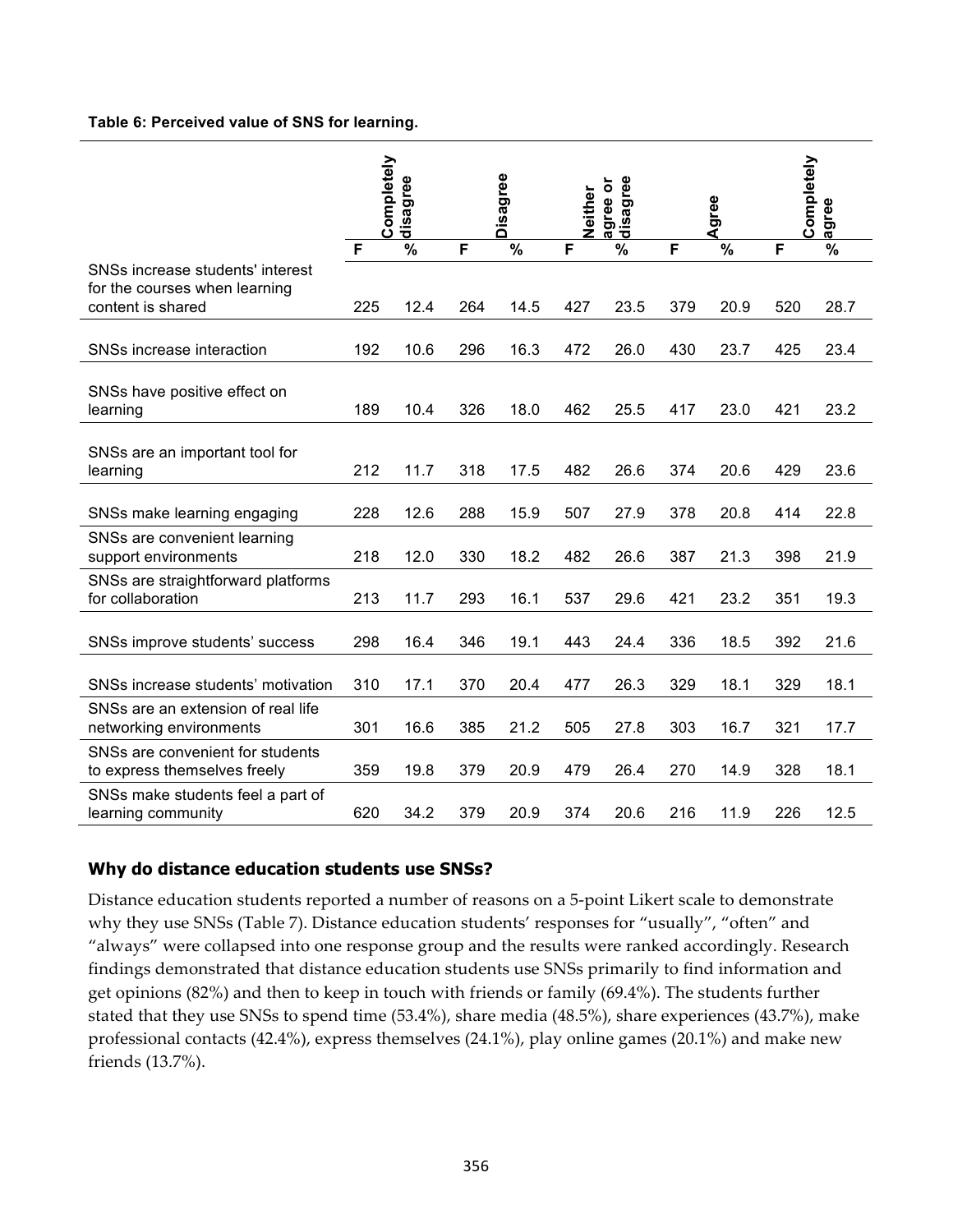Research findings demonstrate that distance education students use SNSs primarily to find information and get opinions and then to keep in touch with friends or family. The distance education students in the study further stated that they use SNSs to share media, share experiences, make professional contacts, express themselves, play online games and make new friends. These findings are in parallel with the existing literature. For instance, Cheung, Chiu and Lee (2011) claim that the primary reason most people use Facebook is to have instant communication and connection with their friends. Manasijević, Živković, Arsić and Milošević (2016) reported that students use Facebook for interaction, collaboration, and communication purposes in their learning processes. Similarly, in a study conducted by Iordache and Lamanauskas (2013), the most important functions of SNSs for Romanian students were communication, learning and exchanging information, exchanging photos and videos, friend search and messaging. Jieun and Richardson (2016) found that students used SNSs frequently and actively for various reasons in their daily life, and they showed positive perceptions of using SNSs for educational purposes.

|                                                 | <b>Never</b> |      | <b>Rarely</b><br><b>Usually</b> |      |     | <b>Often</b> |     | <b>Always</b> |     |      |
|-------------------------------------------------|--------------|------|---------------------------------|------|-----|--------------|-----|---------------|-----|------|
|                                                 | F            | $\%$ | F                               | $\%$ | F   | %            | F   | %             | F   | $\%$ |
| To find information and get<br>opinions         | 80           | 4.4  | 247                             | 13.6 | 540 | 29.8         | 486 | 26.8          | 462 | 25.5 |
| To keep in touch with friends or<br>family      | 138          | 7.6  | 418                             | 23.0 | 548 | 30.2         | 335 | 18.5          | 376 | 20.7 |
| To spend time                                   | 245          | 13.5 | 601                             | 33.1 | 479 | 26.4         | 240 | 13.2          | 250 | 13.8 |
| To share videos/ photos/ music                  | 269          | 14.8 | 666                             | 36.7 | 439 | 24.2         | 227 | 12.5          | 214 | 11.8 |
| To share experiences                            | 420          | 23.1 | 601                             | 33.1 | 416 | 22.9         | 183 | 10.1          | 195 | 10.7 |
| To make professional and business<br>contacts   | 499          | 27.5 | 547                             | 30.1 | 325 | 17.9         | 221 | 12.2          | 223 | 12.3 |
| To express themselves on online<br>environments | 766          | 42.2 | 611                             | 33.7 | 250 | 13.8         | 104 | 5.7           | 84  | 4.6  |
| To play online games                            | 883          | 48.7 | 567                             | 31.2 | 180 | 9.9          | 97  | 5.3           | 88  | 4.8  |
| To make new friends                             | 908          | 50.0 | 659                             | 36.3 | 145 | 8.0          | 45  | 2.5           | 58  | 3.2  |

#### **Table 7: Distance education students' reasons to use SNSs**

### **Why don't distance education students use social network sites?**

12.1% of the respondents reported that they don't use SNSs ( $N = 250$ ) (Table 8). These participants stated that they don't use SNSs because of the following reasons: they are not interested in joining social networking (42%), they joined once, but they didn't enjoy it (32.8%), privacy issues (32.4%), cultural issues (12%) and other reasons (8.4%). Some "other reasons" reported by distance learners are: lack of time, inaccessibility to the Internet and misinformation on SNSs.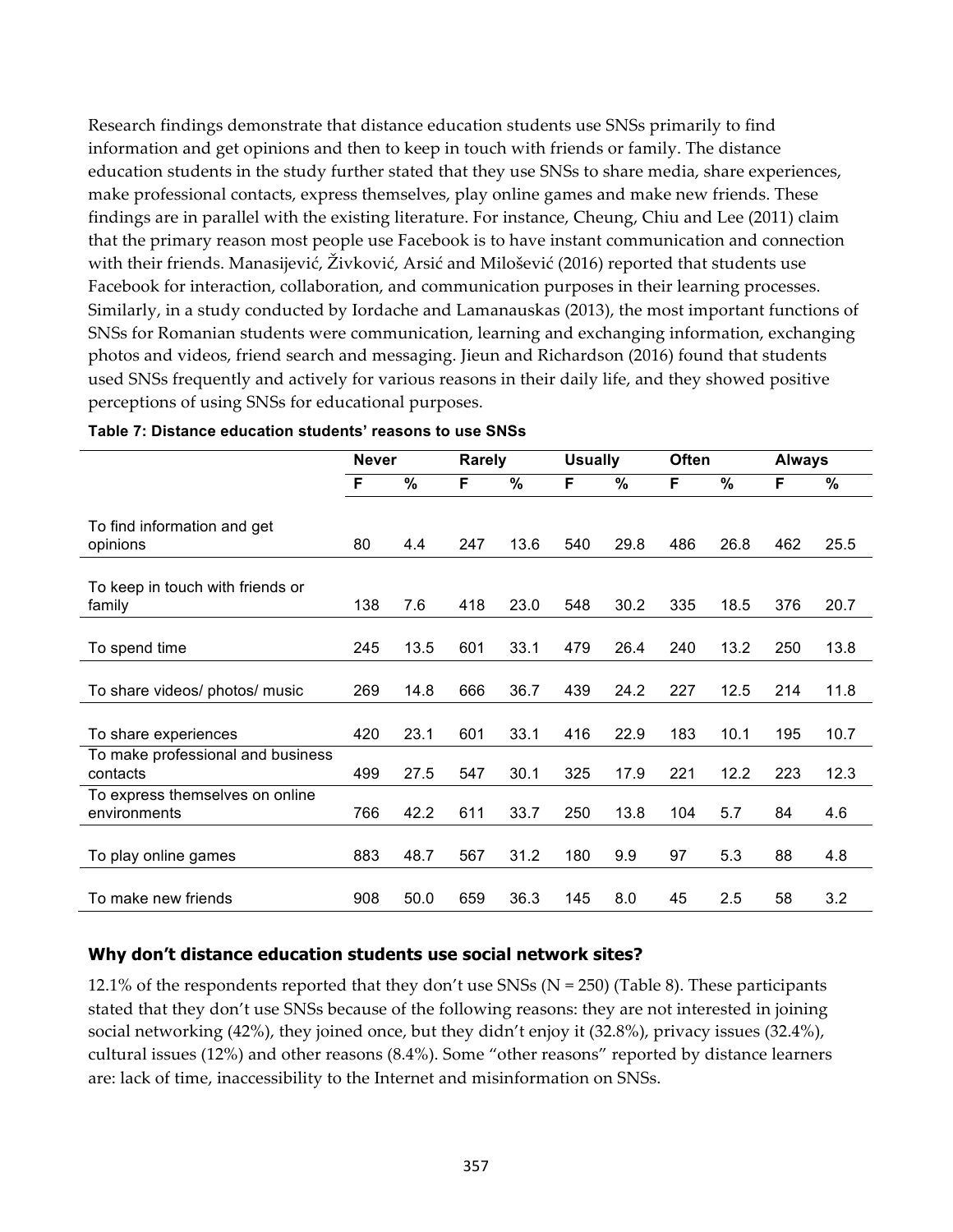### **Table 8: Reasons for not using SNSs**

| Reasons*                                         | <b>Frequency</b> | Percentage<br>$(n = 250)$ | Percentage<br>$(n = 1815)$ |
|--------------------------------------------------|------------------|---------------------------|----------------------------|
| I am not interested in joining social networking | 105              | 42.0                      | 5.7                        |
| I joined once, but I didn't enjoy it             | 82               | 32.8                      | 4.5                        |
| Privacy issues                                   | 81               | 32.4                      | 4.5                        |
| It's against my culture                          | 30               | 12.0                      | 1.6                        |
| Other reasons                                    | 21               | 8.4                       | 1.1                        |

*\*Research participants were allowed to select more than one reason*

### **Do distance education students think of SNSs for learning purposes?**

Those who don't use SNSs were asked whether they might use SNSs for learning purposes such as discussing in course groups or pages, accessing learning content, etc. (Table 9). Of all the respondents, 30.4% said that they would use SNSs in the future, 41.6% said that they did not think they would use SNSs in any case, while 28% of the respondents stated that they were not sure whether they would use SNSs for learning purposes in the future.

### **Table 9: Future considerations to use SNSs for learning purposes**

| <b>Consideration</b> | <b>Frequency</b> | Percentage  | Percentage   |
|----------------------|------------------|-------------|--------------|
|                      |                  | $(n = 250)$ | $(n = 1815)$ |
| Yes                  | 76               | 30.4        | 3.7          |
| No                   | 104              | 41.6        | 5.0          |
| Not sure             | 70               | 28.0        | 3.4          |

### **Do distance education students think of SNSs for communication purposes?**

In an effort to understand future possibilities to use SNSs, distance education students were asked whether they might use SNSs for communication purposes or not (Table 10). Accordingly, 30.4% of the distance education students stated that they plan to use SNSs for communication purposes, while 41.6% of the respondents do not plan to use SNSs even for communication purposes. A total of 22.4% of the respondents reported that they were not sure whether to use SNSs or not.

### **Table 10: Future considerations to use SNSs for communication purposes**

| <b>Consideration</b> | <b>Frequency</b> | Percentage<br>$(n = 250)$ | Percentage<br>$(n = 1815)$ |
|----------------------|------------------|---------------------------|----------------------------|
| Yes                  | 66               | 26.4                      | 3.2                        |
| No                   | 128              | 54.2                      | 6.2                        |
| Not sure             | 56               | 22.4                      | 2.7                        |

## **How do SNSs affect distance education students' communication patterns?**

In order to understand how distance education students perceive SNSs in terms of communication, a questionnaire item was directed to respondents (Table 11). While 38.8% of distance education students reported that SNSs don't have an effect on face-to-face (F2F) communication, 41.9% of the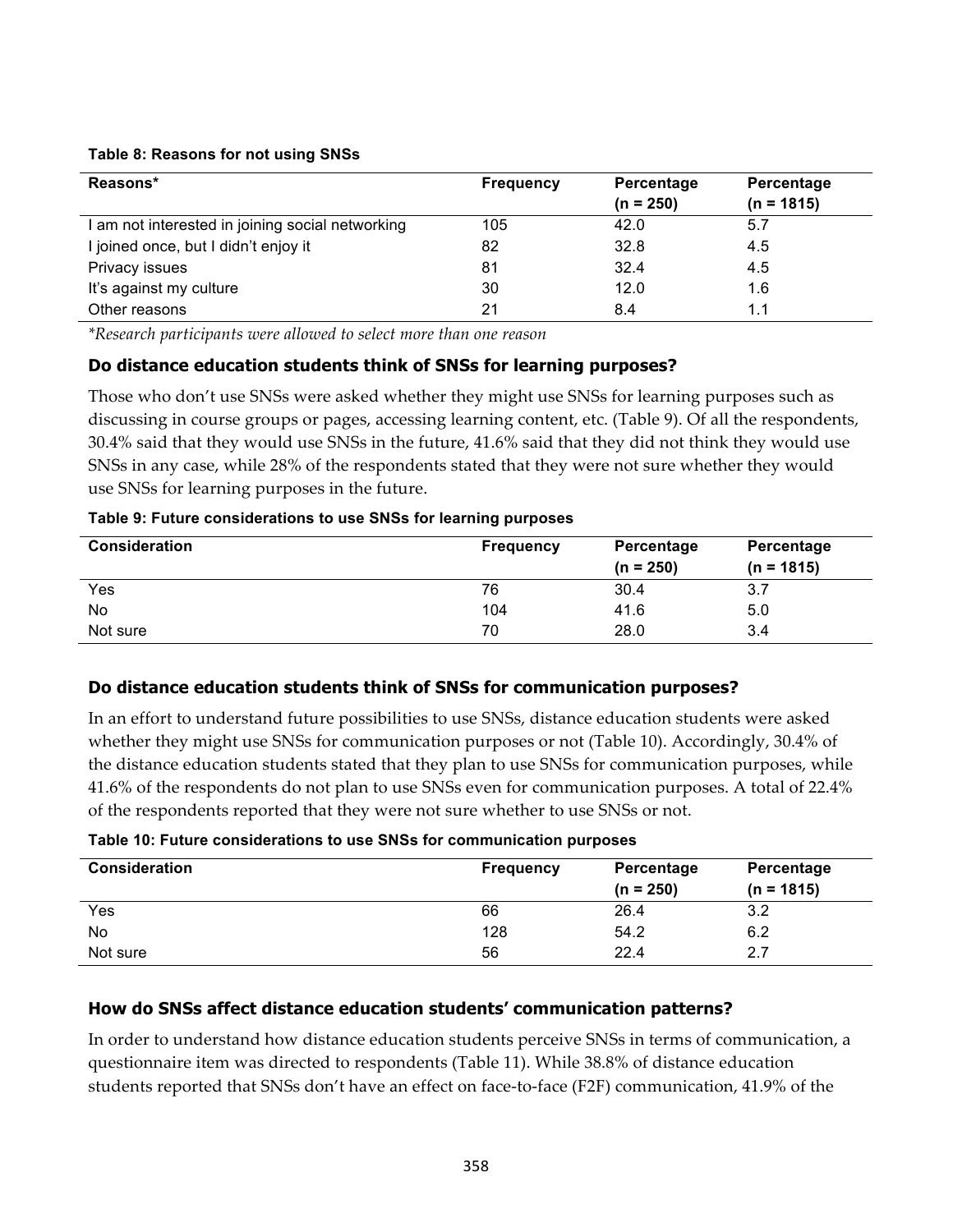students reported that SNSs somewhat have an effect on F2F communication and 19.3% of these students think that SNSs replace most of the F2F communication.

| <b>Degree of Effect</b>                               | <b>Frequency</b> | Percentage |
|-------------------------------------------------------|------------------|------------|
| Do not have an effect on face-to-face communication   | 704              | 38.8       |
| Somewhat have an effect on face-to-face communication | 760              | 41.9       |
| Replace most of the face-to-face communication        | 351              | 19.3       |

|  |  |  | Table 11: How do SNSs affect distance education students' communication? |
|--|--|--|--------------------------------------------------------------------------|
|  |  |  |                                                                          |

The total of respondents who think SNSs somewhat have an effect on (41.9%) or replaces most of the face-to-face communication (19.3%) is 61.2%. Accordingly, this finding indicates that SNSs also support intimacy (Argyle, & Dean, 1965), which is another dimension of social presence, because 61.2% think that SNSs provide similar experiences to F2F communication.

Following descriptive analysis, whether there is a relationship between gender and communication patterns and gender and degree of interaction, Pearson's chi-square test (Fisher, 1922; Pearson, 1900) was used. Accordingly, there was a significant association between gender and communication patterns χ2 (2 *N* = 1815) = 12.28, p = .002; gender and degree of interaction χ2 (4 *N* = 1815) = 9.76, p = .045. This seems to represent the fact that gender and communication patterns and gender and degree of interaction have a relationship.

## **What is distance education students' degree of interaction on SNSs?**

To discover behavior and interaction patterns of distance education students on SNSs, respondents were asked to report how they behave on SNSs (Table 12). Thirty-one percent of the students stated that they simply lurk on SNSs; 8.2% of the students only like/favor the shares; 15.4% of the students like, share and favor posts, while 25.9% further comment on these posts. Additionally, 19.5% of distance education students create new posts, join the discussions, like, share and add to favorites.

| Degree of Interaction                                                         | <b>Frequency</b> | Percentage |
|-------------------------------------------------------------------------------|------------------|------------|
| I usually don't do anything but look at the posts                             | 562              | 31.0       |
| I only like/favorite the shares                                               | 149              | 8.2        |
| I like, share and add the posts to my favorites                               | 280              | 15.4       |
| I comment on, like and share the posts                                        | 470              | 25.9       |
| I create new posts, join the discussions, like, share and add to my favorites | 354              | 19.5       |

|  |  | Table 12: Behavior and interaction patterns of post-graduate students |  |
|--|--|-----------------------------------------------------------------------|--|
|  |  |                                                                       |  |

Pearson's chi-square test (Fisher, 1922; Pearson, 1900) was used to analyse the age groups of the participants (Table 1). Accordingly, there was no significant association between age and communication patterns  $\chi$ 2 (12 *N* = 1815) = 13.12, p = .361; however, there was a significant association age and degree of interaction  $\chi$ 2 (24 *N* = 1815) = 77.61, p = .000. This seems to represent the fact that, in terms of the age groups of the participants, age and communication patterns do not have a relationship, but age and degree of interaction have a relationship.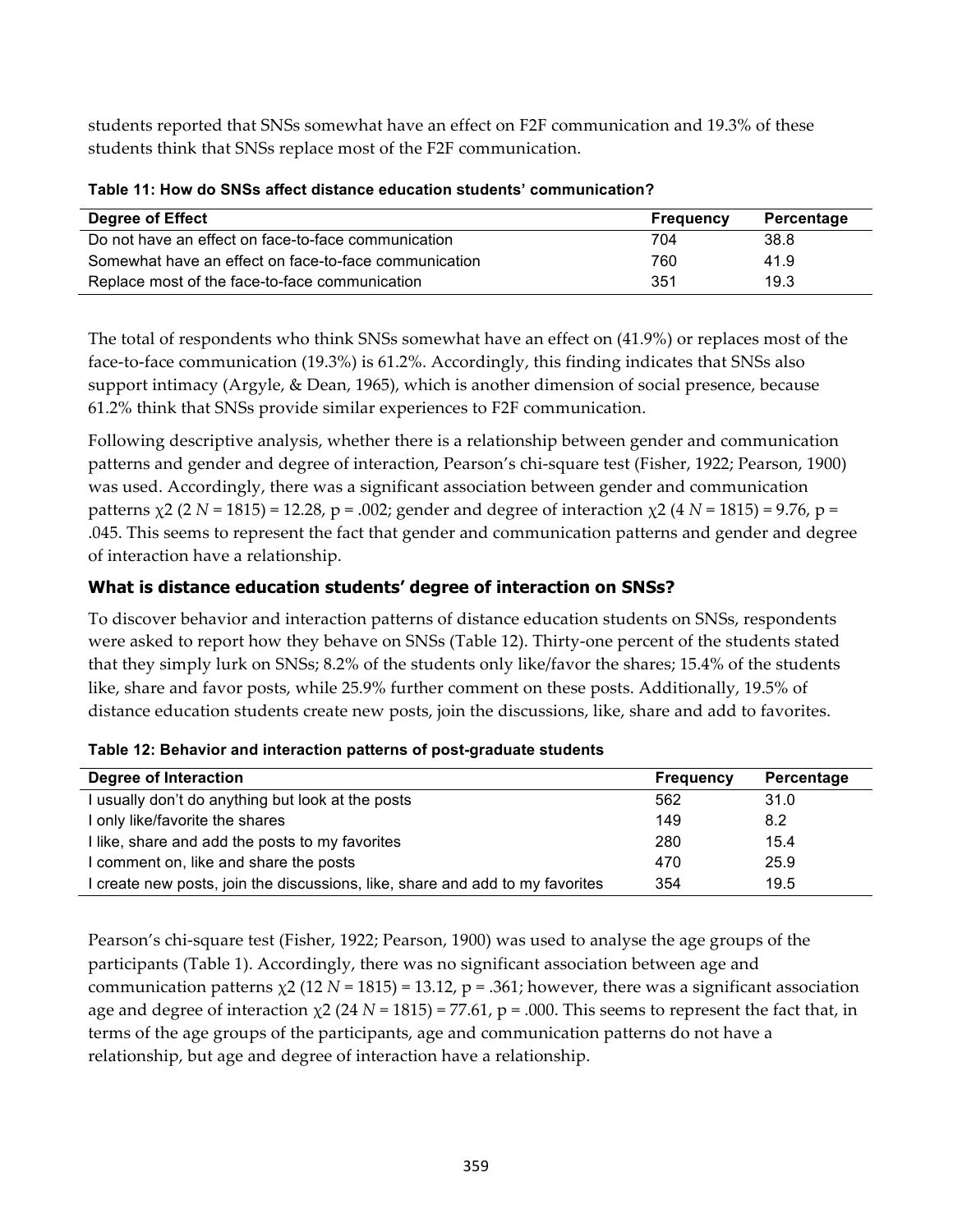#### **How do communication patterns and degree of interaction correlate?**

To better understand distance education students' communication patterns and degree of interaction, correspondence analysis was performed to identify and visualize the relationship between the variables of these two categories. As can be seen in a scatter graph (Figure 1), it is revealed that "it does not have an effect on face-to-face communication" (A1) and "I usually don't do anything but look at the posts" (B1); "somewhat have an effect on face-to-face communication" (A2), "I only like/favorite the shares" (B2), "I like, share and add the posts to my favorites" (B3) and "I comment on, like and share the posts" (B4); and "it replaces most of the face-to-face communication" (A3) and "I create new posts, join the discussions, like, share and add to my favorites (B5)" are associated with each other.

In terms of communication and interaction issues, distance education students think that an SNS "replaces most of the face-to-face communication" or "somewhat have an effect on face-to-face communication" (both constitute 61.2%) and "does not have an effect on face-to-face communication" (38.8%). In terms of interactivity, research findings reveal that around 20% of the students are active producers, while 80% of the students are consumers decreasingly on the producer-consumer continuum. The Pareto principle (AKA the 80–20 rule) suggests that roughly 80% of the effects come from 20% of the causes. In other words, the many consume what the relatively few create (Juran, 1975). According to research findings, while 19.5% of students create the contents, the remaining 80.5% consume what has been created. The findings have similar tendencies to previous research. For instance, according to Rainie, Brenner and Purcell (2012), 56% of Internet users do at least one of the creating or curating activities, while 32% of Internet users do both creating and curating. The interaction pattern identified in this research is important in terms of understanding the potential of SNSs because it can be explained by Power Law (Adamic, & Huberman, 2000), which can be seen in scale-free networks. The interaction pattern in scale-free networks are quite similar to networks that exist in the physical world.



**Figure 1: Scatter plot for communication patterns and degree of interaction.**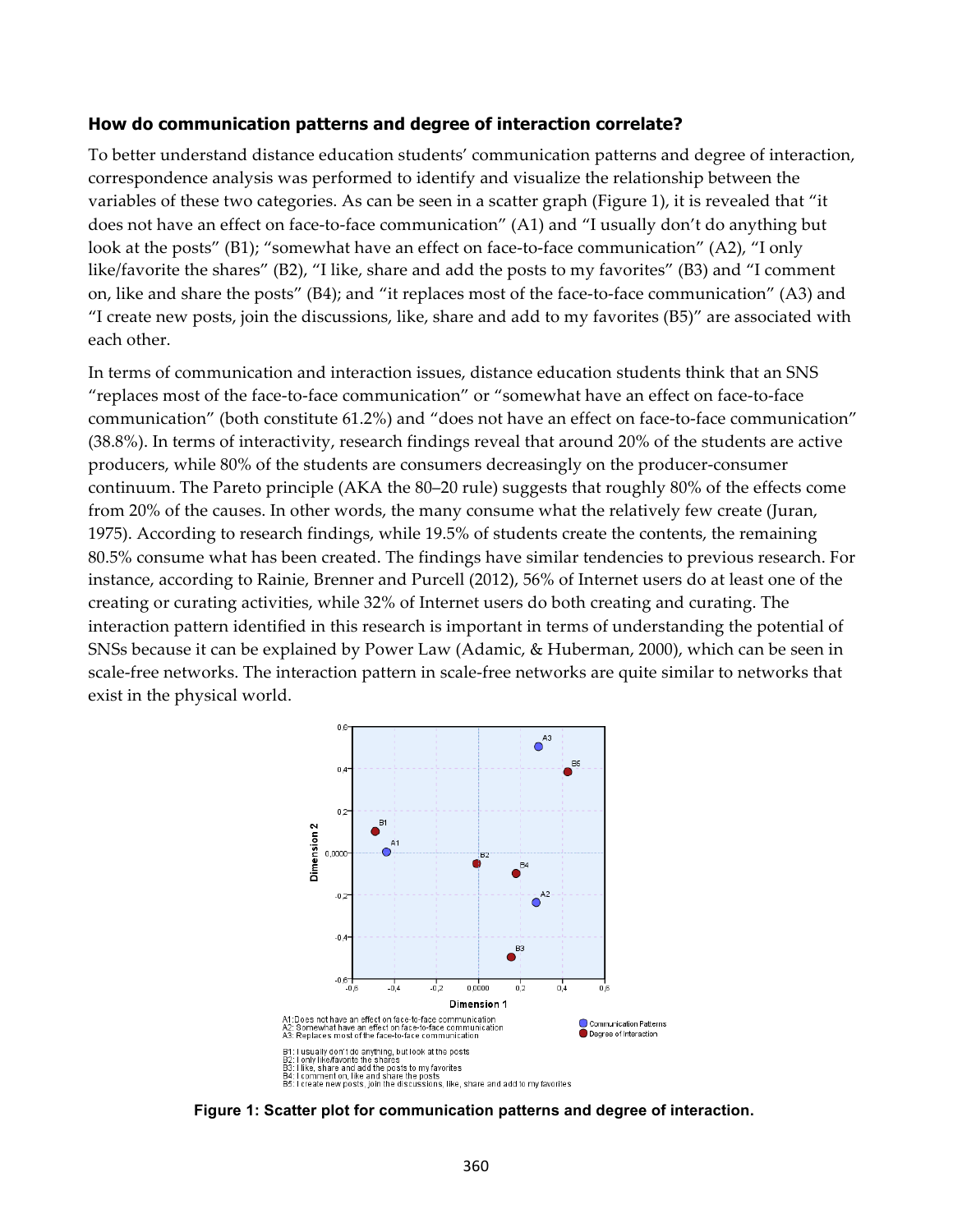# **Conclusion and Future Directions**

This paper explored the use of SNSs for communication, interaction and learning by the distance education students at Anadolu University, Turkey, which is a dual-mode mega university that facilitates both face-to-face (N = 30,565 students), and distance education (N = 2,724,650 students). A great majority of the students (87.9%) stated that they use SNSs. Mobile devices are the distinctly preferred devices to access SNSs and be present online. Distance education students usually connect to SNSs on a daily basis and most of them are always online. In regard to length of the usage patterns, it was seen that distance education students are experienced users, and SNSs are part of their lives. In terms of learning, most distance education students find SNSs promising, while some have negative thoughts and are undecided on using them in learning processes. The main reasons to use SNSs are for social communication and interaction as well as being present online. Only small amounts of distance education students do not use SNSs. The majority of those that do not use SNSs also stated that they could use SNSs for learning purposes but not for communication purposes. Distance education students think SNSs have an effect on their communication patterns, and their online degree of interaction is similar to offline patterns as explained in the Pareto Principle. Additionally, there is a correlation between type of communication and degree of interaction. In addition, it was found that gender is significant in terms of communication patterns and degree of interaction. However, it was found that age is significant in terms of degree of interaction, but not for communication patterns.

Based on the above research findings and discussions, the following future implications can be taken into consideration by Anadolu University and other higher education institutions. Currently, Anadolu University benefits from SNSs for administrative purposes and student support services. By using SNSs, it facilitates a constant communication channel with students, promotes institutional announcements, gains feedbacks from students, runs university marketing campaigns, and most importantly gains insights about how students feel by analysing students' reactions. Moreover, students use SNSs for informal communication among themselves, receiving announcements, and keeping in communication with their institute. Even though SNSs were effectively used for administrative purposes and student support services, there is a need for some experimental research in using SNSs for educational purposes. As explained in the literature review section, SNSs are used as a social learning management system with fewer student numbers. However, it is still unclear how to use SNSs with a massive number of students to facilitate education. In this regard, future studies can focus on the instructional use of SNSs with a massive number of students, and these studies can focus on developing institutional policies and strategic planning about the use of SNSs as an educational tool in distance education.

### **Acknowledgement**

This study was supported by Anadolu University Scientific Research Projects Commission under the grant no: 1605E517.

# **References**

Aaen, J., & Dalsgaard, C. (2016). Student Facebook groups as a third space: between social life and schoolwork. *Learning, Media and Technology, 41*(1), 160-186.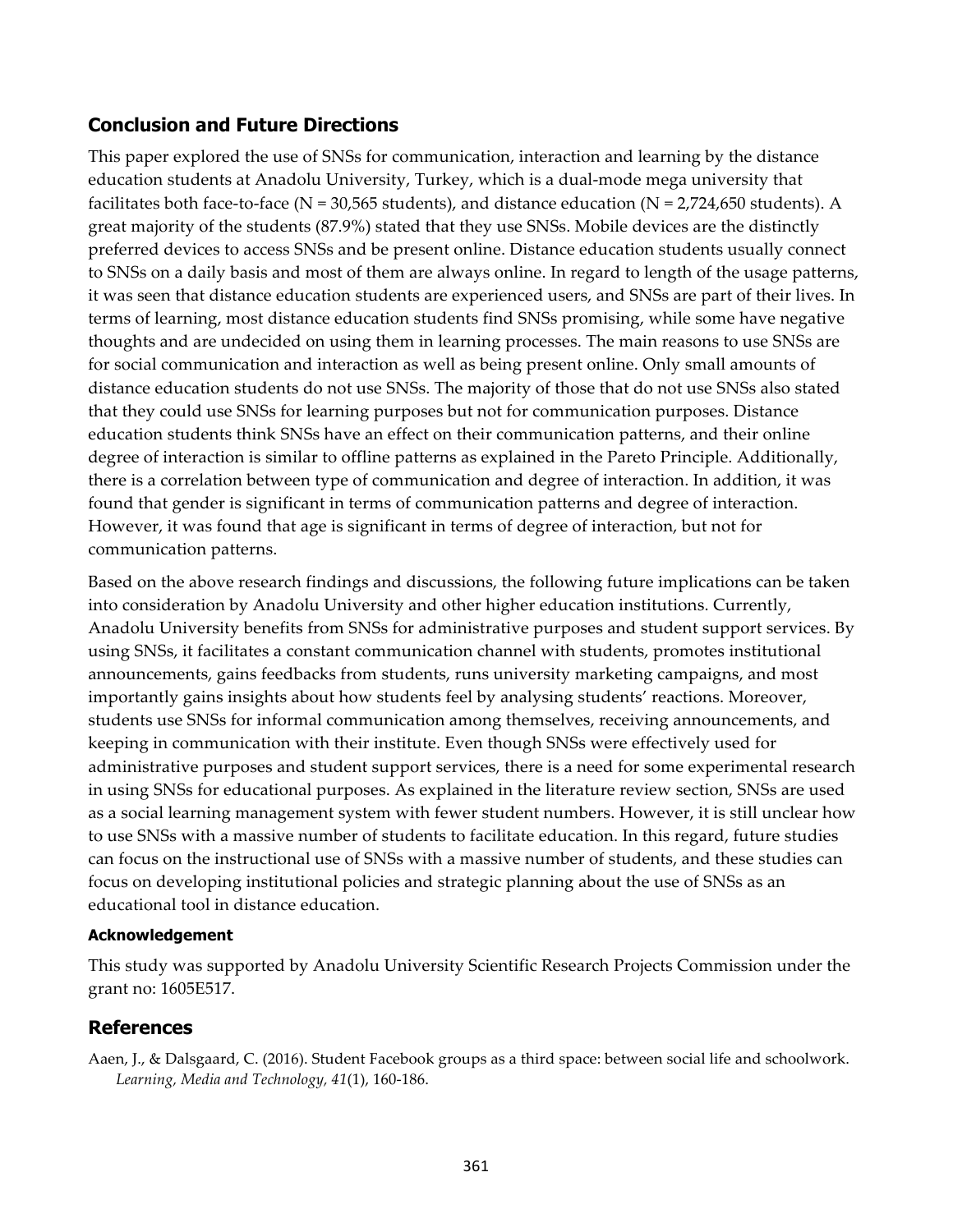- Adamic, L. A., & Huberman, B. A. (2000). Power-law distribution of the World Wide Web. *Science, 287*(5461), 2115-2115.
- Alloway, T. P., Horton, J., Alloway, R. G., & Dawson, C. (2013). Social networking sites and cognitive abilities: Do they make you smarter?. *Computers & Education, 63*, 10-16.
- Al-Mukhaini, E. M., Al-Qayoudhi, W. S., & Al-Badi, A. H. (2014). Adoption of social networking in education: A study of the use of social networks by higher education students in Oman. *Journal of International Education Research, 10*(2), 143.
- Anadolu University. (n.d). Anadolu at a glance. Retrieved from https://www.anadolu.edu.tr/en/aboutanadolu/institutional/anadolu-at-a-glance
- Andrews, T., Tynan, B., & Backstrom, K. (2012). Distance learners' use of non-institutional social media to augment and enhance their learning experience. In *Ascilite 2012: Future Challenges, Sustainable Futures,* 25-28 Nov 2012, Wellington, New Zealand.
- Argyle, M., & Dean, J. (1965). Eye contact and distance affiliation. *Sociometry, 28*(3), 289-304.
- Bicen, H., & Uzunboylu, H. (2013). The Use of Social Networking Sites in Education: A Case Study of Facebook. *J. UCS, 19*(5), 658-671.
- Bosch, T. E. (2009). Using online social networking for teaching and learning: Facebook use at the University of Cape Town. *Communication: South African Journal for Communication Theory and Research, 35*(2), 185-200.
- Boyd, D. M., & Ellison, N. B. (2007). Social network sites: Definition, history, and scholarship. *Journal of Computer-Mediated Communication, 13*(1), 210-230.
- Bozkurt, A. & Tu, C-H. (2016). Digital identity formation: Socially being real and present on digital networks. *Educational Media International, 53*(3), 153-167.
- Bozkurt, A., Karadeniz, A., & Okur, M., R. (2015). Online social networks as communication and learning environments: Post-graduate students' attitudes and preferences. In, Proceedings of *7th International Conference on Education and New Learning Technologies Conference (EDULEARN15),* 6th-8th July 2015 (pp. 4686- 4694), Barcelona, Spain.
- Brady, K. P., Holcomb, L. B., & Smith, B. V. (2010). The use of alternative social networking sites in higher educational settings: A case study of the e-learning benefits of Ning in education. *Journal of Interactive Online Learning, 9*(2), 151-170.
- Callaghan, G., & Fribbance, I. (2016). The use of Facebook to build a community for distance learning students: a case study from the Open University. *Open Learning: The Journal of Open, Distance and e-Learning, 31*(3), 260- 272.
- Cheikh-Ammar, M., & Barki, H. (2016). The influence of social presence, social exchange and feedback features on SNS continuous use: The Facebook context. *Journal of Organizational and End User Computing (JOEUC)*, *28*(2), 33-52.
- Cheung, C. M., Chiu, P. Y., & Lee, M. K. (2011). Online social networks: why do students use Facebook?. *Computers in Human Behavior, 27*(4), 1337-1343.
- Chugh, R., & Ruhi, U. (2017). Social media in higher education: A literature review of Facebook. *Education and Information Technologies,* 1-12.
- Creswell, J. W. (2012). *Educational research: Planning, conducting, and evaluating quantitative and qualitative approaches to research.* Upper Saddle River, NJ: Merrill/Pearson Education.
- Dahlstrom, E., Grunwald, P., de Boor, T., & Vockley, M. (2011). ECAR National study of students and information technology in higher education, 2011. EDUCUASE Center for Applied Research. Retrieved from http://net.educause.edu/ir/library/pdf/ERS1103/ERS1103W.pdf
- Daniel, J. S. (1998). *Mega-universities and knowledge media: Technology strategies for higher education.* Psychology Press.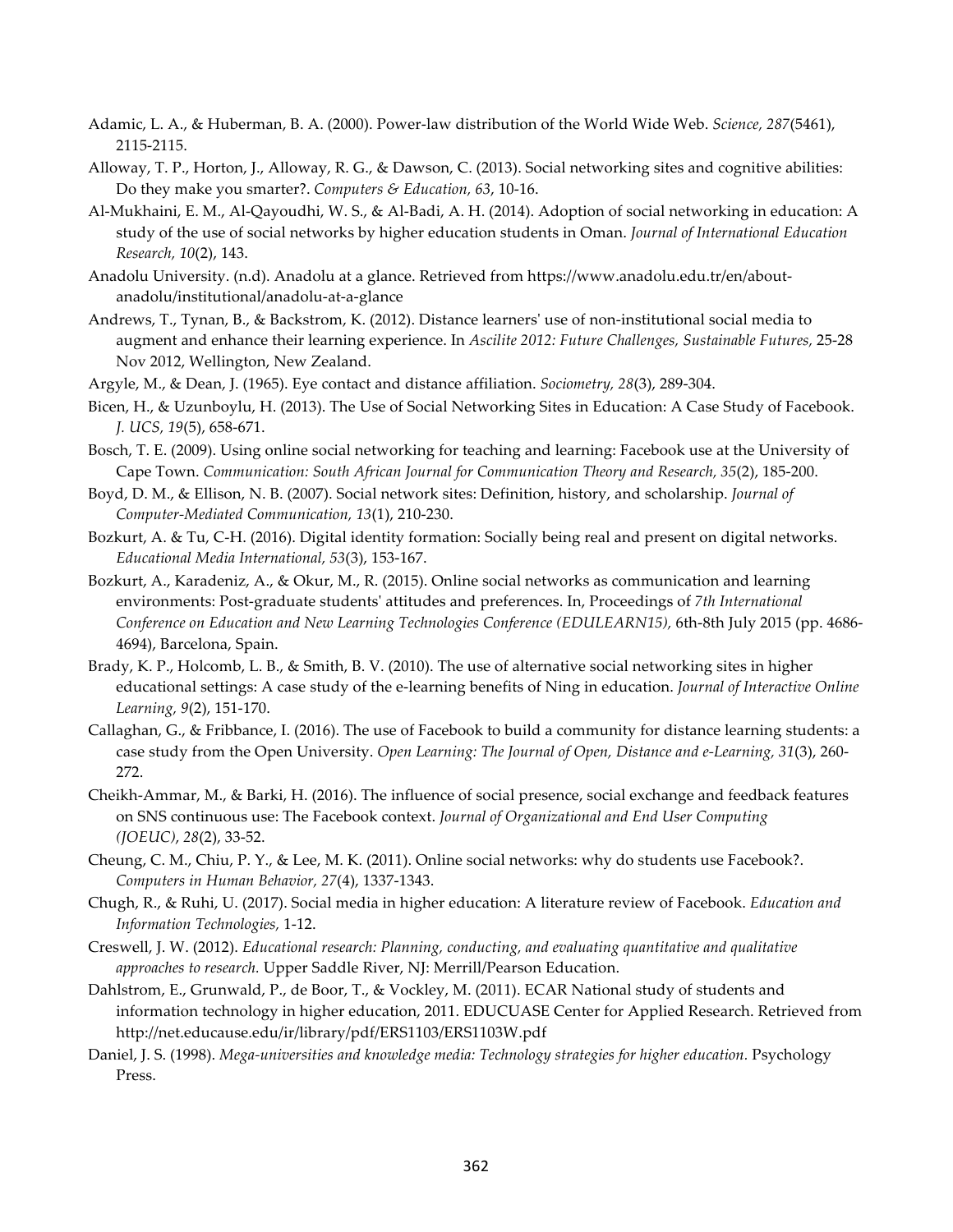- DeSchryver, M., Mishra, P., Koehleer, M., & Francis, A. (2009). Moodle vs. Facebook: Does using Facebook for discussions in an online course enhance perceived social presence and student interaction? In, Proceedings of *Society for Information Technology & Teacher Education International Conference* (pp. 329–336). Chesapeake, VA: AACE.
- Dron, J., & Anderson, T. (2009a). How the crowd can teach. In S. Hatzipanagos & S. Warburton (Eds.), *Handbook of research on social software and developing community ontologies* (pp. 1–17). Hershey, PA: IGI Global Information Science.
- Duggan, M. (2015). Mobile messaging and social media 2015. Retrieved from http://www.pewinternet.org/2015/08/19/mobile-messaging-and-social-media-2015/
- Duggan, M., & Brenner, J. (2013). The demographics of social media users 2012. Washington, DC: Pew Internet & American Life Project. Retrieved from

http://socialmarketing.blogs.com/r\_craiig\_lefebvres\_social/2013/02/demographics-of-social-network-siteusers-2013.html#sthash.Ax4nRhmH.dpuf

- Duncan, D. G., & Barczyk, C. C. (2013). Facebook in the university classroom: Do students perceive that it enhances community of practice and sense of community. *International Journal of Business and Social Science, 4*(3), 1-14.
- Faculty Focus. (2011). Social media usage trends among higher education faculty. Retrieved from https://www.facultyfocus.com/free-reports/social-media-usage-trends-among-higher-education-faculty/
- Fisher, R. A. (1922). On the interpretation of chi square from contingency tables, and the calculation of P. *Journal of the Royal Statistical Society, 85*, 87–94.
- Garcia, E., Elbeltagi, I. M., Dungay, K., & Hardaker, G. (2015). Student use of Facebook for informal learning and peer support. *The International Journal of Information and Learning Technology, 32*(5), 286-299.
- Gaskell, A., & R. Mills. (2010). Can we really learn from mobile handheld devices? Paper presented at the Pan-Commonwealth Forum on Open and Distance Learning, Cochin, India.
- Greenhow, C. (2011). Online social networking and learning. *International Journal of Cyber Behavior, Psychology and Learning, 1*(1), 36–50.
- Gregory, P. Gregory, K. Eddy, E. (2014). The instructional network: using Facebook to enhance undergraduate mathematics instruction. *Journal of Computers in Mathematics and Science Teaching, 33*(1), 5-26.
- Hormes, J. M. (2016). Under the influence of Facebook? Excess use of social networking sites and drinking motives, consequences, and attitudes in college students. *Journal of Behavioral Addictions, 5*(1), 122-129.
- Hormes, J. M., Kearns, B., & Timko, C. A. (2014). Craving Facebook? Behavioral addiction to online social networking and its association with emotion regulation deficits. *Addiction, 109,* 2079–2088.
- Iordache, D.D., Lamanauskas, V. (2013). Exploring the usage of social networking websites: perceptions and opinions of Romanian university students*. Informatica Economică, 17*(4), 18-25.
- Junco, R. (2015). Student class standing, Facebook use, and academic performance. *Journal of Applied Developmental Psychology, 36,* 18-29.
- Juran, J. M. (1975). The non-Pareto principle; *Mea culpa*. *Quality Progress, 8*(5), 8-9.
- Kenney, J., Kumar, S., & Hart, M. (2013). More than a social network: Facebook as a catalyst for an online educational community of practice. *International Journal of Social Media and Interactive Learning Environments, 1*(4), 355-369.
- Khan, T., Kend, M., & Robertson, S. (2016). Use of social media by university accounting students and its impact on learning outcomes. *Accounting Education, 25*(6), 534-567.
- Kuss, D. J., & Griffiths, M. D. (2017). Social networking sites and addiction: Ten lessons learned. *International Journal of Environmental Research and Public Health, 14(*3), 311.
- Lambić, D. (2016). Correlation between Facebook use for educational purposes and academic performance of students. *Computers in Human Behavior, 61,* 313-320.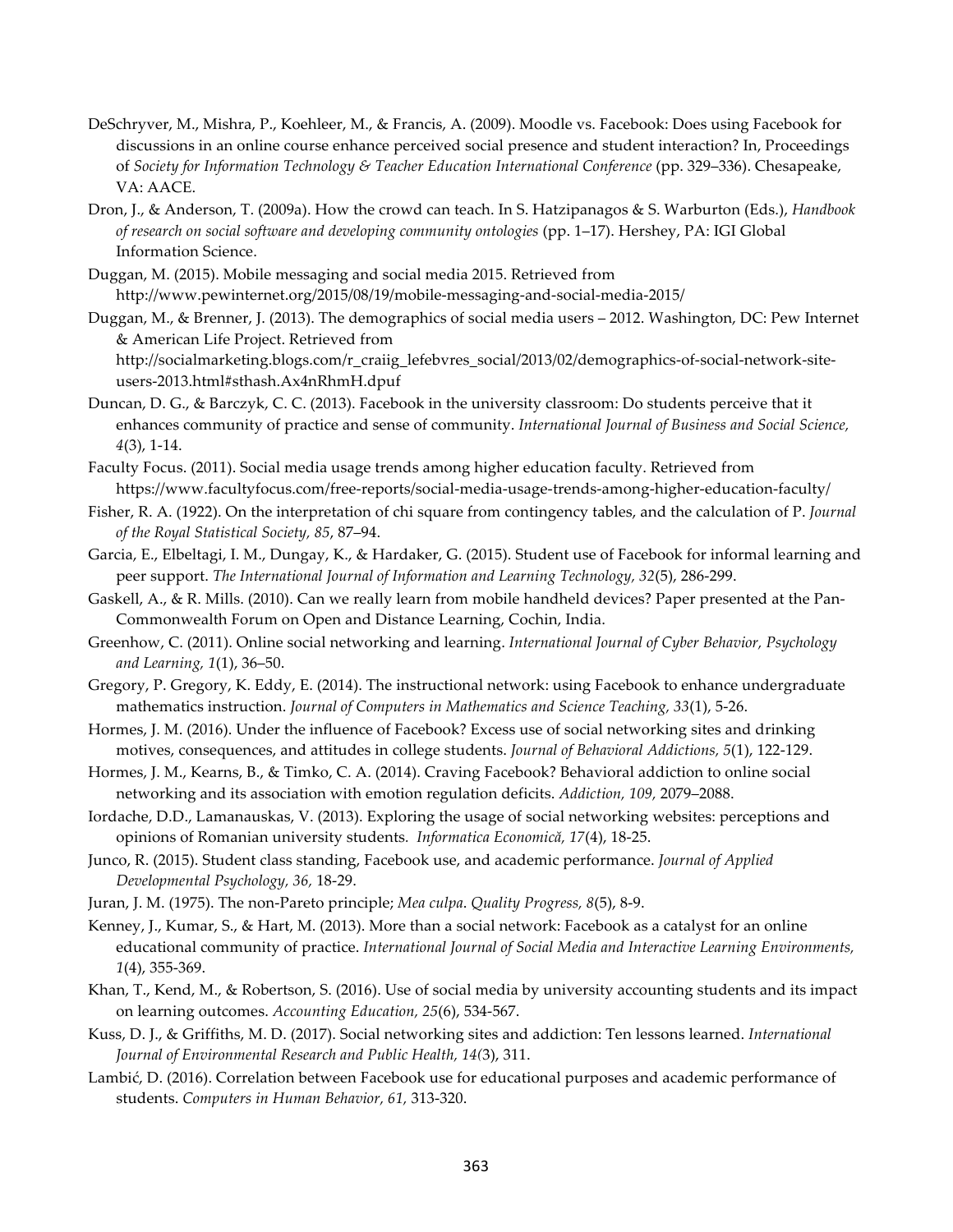- Lee, M. J. W., & McLoughlin, C. (2010). Beyond distance and time constraints: Applying social networking tools and Web 2.0 approaches to distance learning. In G. Veletsianos (Ed.), *Emerging technologies in distance education* (pp. 61–87). Edmonton, AB: Athabasca University Press.
- Li, J., Lai, J., & Zhang, G. (2015, July). Investigating the reasons of hiding personal relationships in SNS. In Proceedings of *the 2nd European Conference on Social Media 2015: ECSM 2015* (p. 278). Academic Conferences Limited.
- Li, X., Ganeshan, K., & Xu, G. (2012, October). The role of social networking sites in e-learning. In *Frontiers in Education Conference (FIE)*, 2012 (pp. 1-6). IEEE.
- Liu, M., McKelroy, E., Kang, J., Harron, J., & Liu, S. (2016). Examining the use of Facebook and Twitter as an additional social space in a MOOC. *American Journal of Distance Education, 30*(1), 14-26.
- Maleko, M., Nandi, D., Hamilton, M., D'Souza, D., & Harland, J. (2013, March). Facebook versus Blackboard for supporting the learning of programming in a fully online course: the changing face of computing education. In *Learning and Teaching in Computing and Engineering (LaTiCE), 2013* (pp. 83-89). IEEE.
- Manasijević, D., Živković, D., Arsić, S., & Milošević, I. (2016). Exploring students' purposes of usage and educational usage of Facebook. *Computers in Human Behavior*, *60*, 441-450.
- Manca, S., & Ranieri, M. (2016b). Facebook and the others. Potentials and obstacles of social media for teaching in higher education. *Computers & Education*, *95*, 216-230.
- Manca, S., & Ranieri, M. (2016a). Is Facebook still a suitable technology-enhanced learning environment? An updated critical review of the literature from 2012 to 2015. *Journal of Computer Assisted Learning, 32*(6), 503- 528.
- Mazman, S. G., & Usluel, Y. K. (2010). Modeling educational usage of Facebook. *Computers & Education, 55*(2), 444-453.
- McCann, K. H. (2009). Virtual communities for educators: An overview of supports and best practices. Proceedings from *Technology, Colleges, and Community Conference* (pp. 137-142). Honolulu, HI: University of Hawai'i at Manoa.
- Meishar-Tal, H., Kurtz, G., & Pieterse, E. (2012). Facebook groups as LMS: A case study. The *International Review of Research in Open and Distributed Learning, 13*(4), 33-48.
- O'neil, S. M., & H. Wels. (2016). Facebook: A tool to enhance teaching and learning for postgraduate research students*. Journal for New Generation Sciences, 14*(3), 91-110.
- Pearson, K. (1900). On the criterion that a given system of deviations from the probable in the case of a correlated system of variables is such that it can be reasonably supposed to have arisen from random sampling. *Philosophical Magazine, 50*(5), 157–175.
- Pempek, T. A., Yermolayeva, Y. A., & Calvert, S. L. (2009). College students' social networking experiences on Facebook. *Journal of Applied Developmental Psychology, 30*(3), 227-238.
- Pimmer, C., Linxen, S., & Gröhbiel, U. (2012). Facebook as a learning tool? A case study on the appropriation of social network sites from mobile phones in developing countries. *British Journal of Educational Technology, 43*(5), 726-738.
- Ractham, P., & Firpo, D. (2011, January). Using social networking technology to enhance learning in higher education: A case study using Facebook. In *System Sciences (HICSS), 2011, 44th Hawaii International Conference* (pp. 1-10). IEEE.
- Rainie, R., Brenner, J. & Purcell, K. (2012). Photos and videos as social currency online. Retrieved from http://www.pewinternet.org/2012/09/13/photos-and-videos-as-social-currency-online/
- Rap, S., & Blonder, R. (2017). Thou shall not try to speak in the Facebook language: Students' perspectives regarding using Facebook for chemistry learning. *Computers & Education, 114*, 69-78.